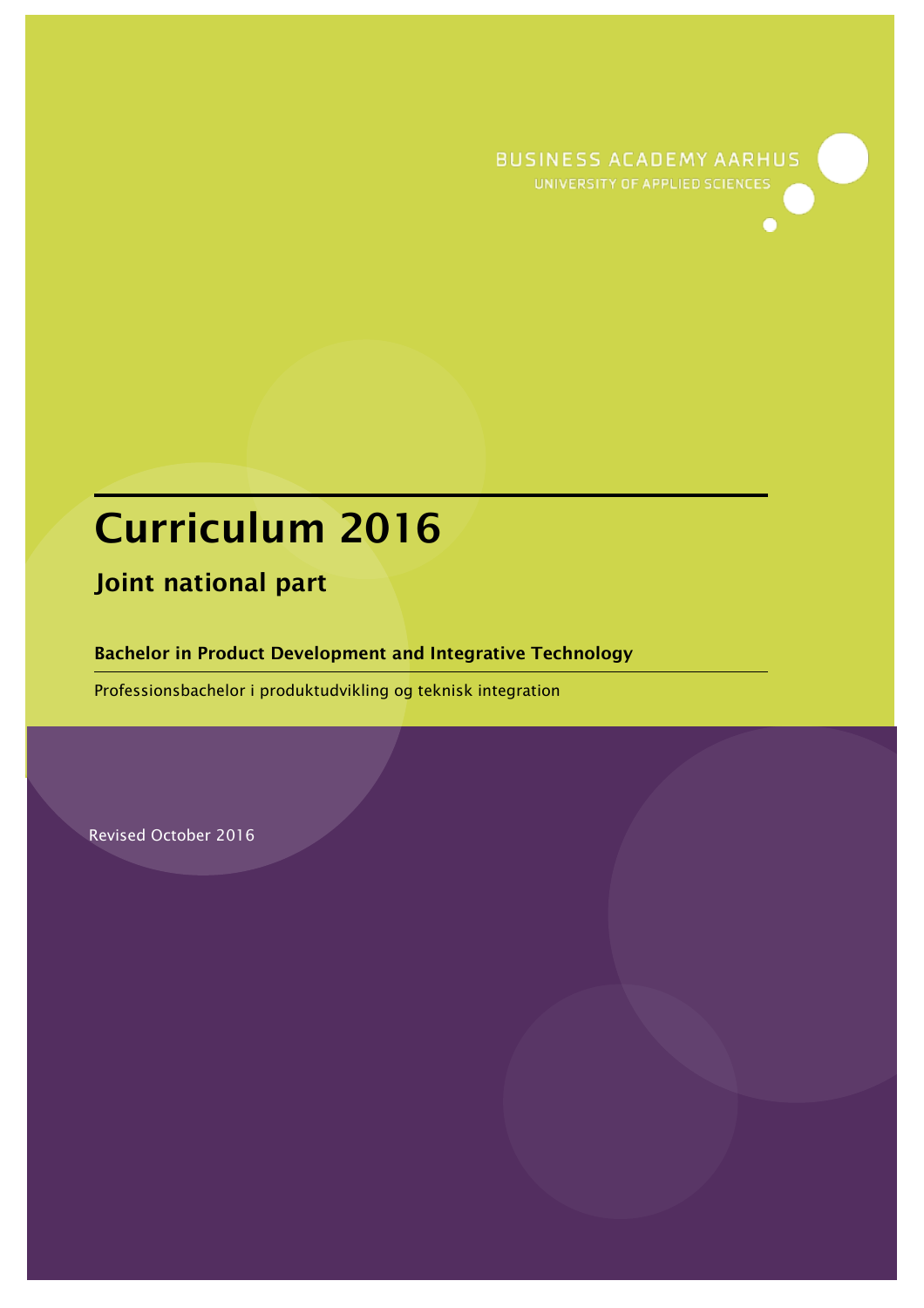# Content

| 1.<br>1.1. |                                                                                         |  |
|------------|-----------------------------------------------------------------------------------------|--|
| 1.2.       |                                                                                         |  |
| 2.<br>2.1. |                                                                                         |  |
|            |                                                                                         |  |
| 3.<br>3.1. |                                                                                         |  |
|            |                                                                                         |  |
| 4.<br>4.1. |                                                                                         |  |
| 4.2.       |                                                                                         |  |
| 4.3.       |                                                                                         |  |
|            |                                                                                         |  |
| 5.         |                                                                                         |  |
| 5.1.       | Core element innovative technology and product development within the study programme 9 |  |
|            |                                                                                         |  |
|            |                                                                                         |  |
| 5.2.       |                                                                                         |  |
|            |                                                                                         |  |
|            |                                                                                         |  |
|            |                                                                                         |  |
| 5.3.       |                                                                                         |  |
|            |                                                                                         |  |
|            |                                                                                         |  |
|            |                                                                                         |  |
| 6.         | Compulsory programme elements within the programme's interdisciplinary core elements    |  |
|            |                                                                                         |  |
| 6.1.       |                                                                                         |  |
| 6.2.       | Compulsory programme element: Professional product development and design 17            |  |
| 6.3.       | Compulsory programme element: Interdisciplinary product development and design  19      |  |
| 6.4.       |                                                                                         |  |
|            |                                                                                         |  |
| 8.         |                                                                                         |  |
| 9.         |                                                                                         |  |
| 9.1.       |                                                                                         |  |
| 11.        |                                                                                         |  |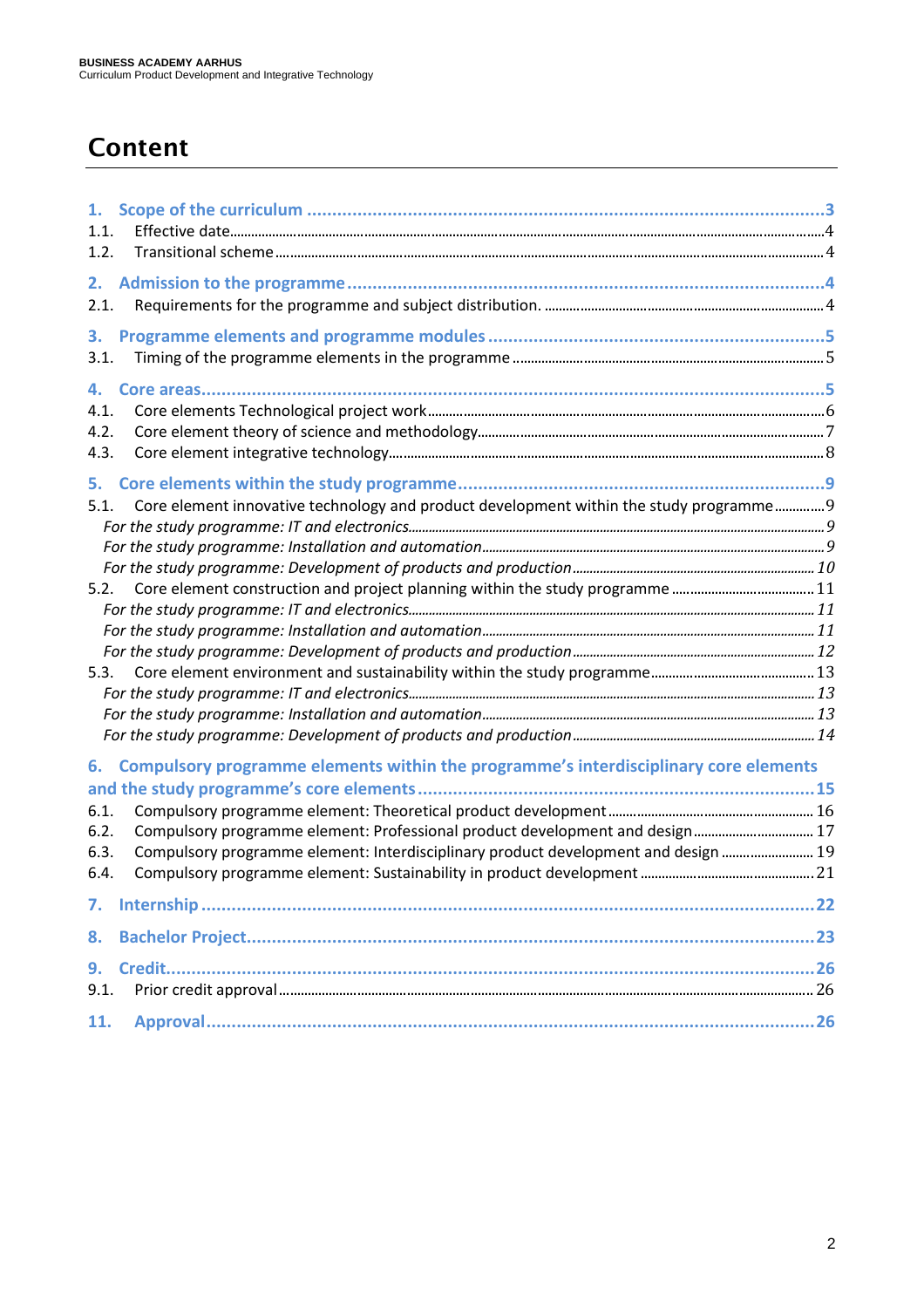# <span id="page-2-0"></span>1. Scope of the curriculum

This joint curriculum for the Bachelor programme Product Development and Integrative Technology is valid for the following institutions (educational network).

- Copenhagen School of Design and Technology (KEA)
- University College of Northern Denmark
- Lillebaelt Academy
- VIA University College
- Business Academy Aarhus

Any adjustments to the joint part of the curriculum will be carried out in the network on the basis of ongoing evaluations.

For the programme, the following laws and Ministerial Orders apply:

- Ministerial Order for Academies of Professional Higher Education
- Ministerial Order for Academy Profession degree programmes and Bachelor degree programmes (LEP law).
- Ministerial Order for Academy Profession degree programmes and Bachelor degree programmes (LEP Ministerial Order).
- Ministerial Order for examinations in higher educational business programmes
- Ministerial Order for Admission to Academy Profession degree programmes and Bachelor degree programmes (the Admissions Order)
- Ministerial Order for the marking scale and other types of evaluation for programmes connected to the Ministry of Higher Education and Science (the Marking Scale Order).
- Ministerial Order for the Bachelor Degree Programme in Product Development and Integrative Technology.

The applicable laws and ministerial orders are available on www.retsinfo.dk (in Danish only).

The purpose of the Bachelor's Degree Programme in Product Development and Integrative Technology is to provide graduates with the qualifications needed to independently and professionally integrate different technologies and forms of knowledge in connection with the development and construction of technical systems and products in industrial, production and installation companies, both nationally and internationally. In addition, the graduate should be able to manage interdisciplinary technical, management tasks.

The programme is a full-time, self-contained top-up for the Academy Profession Degree programmes within:

- Service Engineering (AP degree in Service Engineering)
- IT Network and Electronics Technology (AP degree in IT Technology)
- Production Technologist (AP degree in Production Technology)
- Energy Technology (AP degree in Energy Technology)
- Automation (AP degree in Automation Engineering)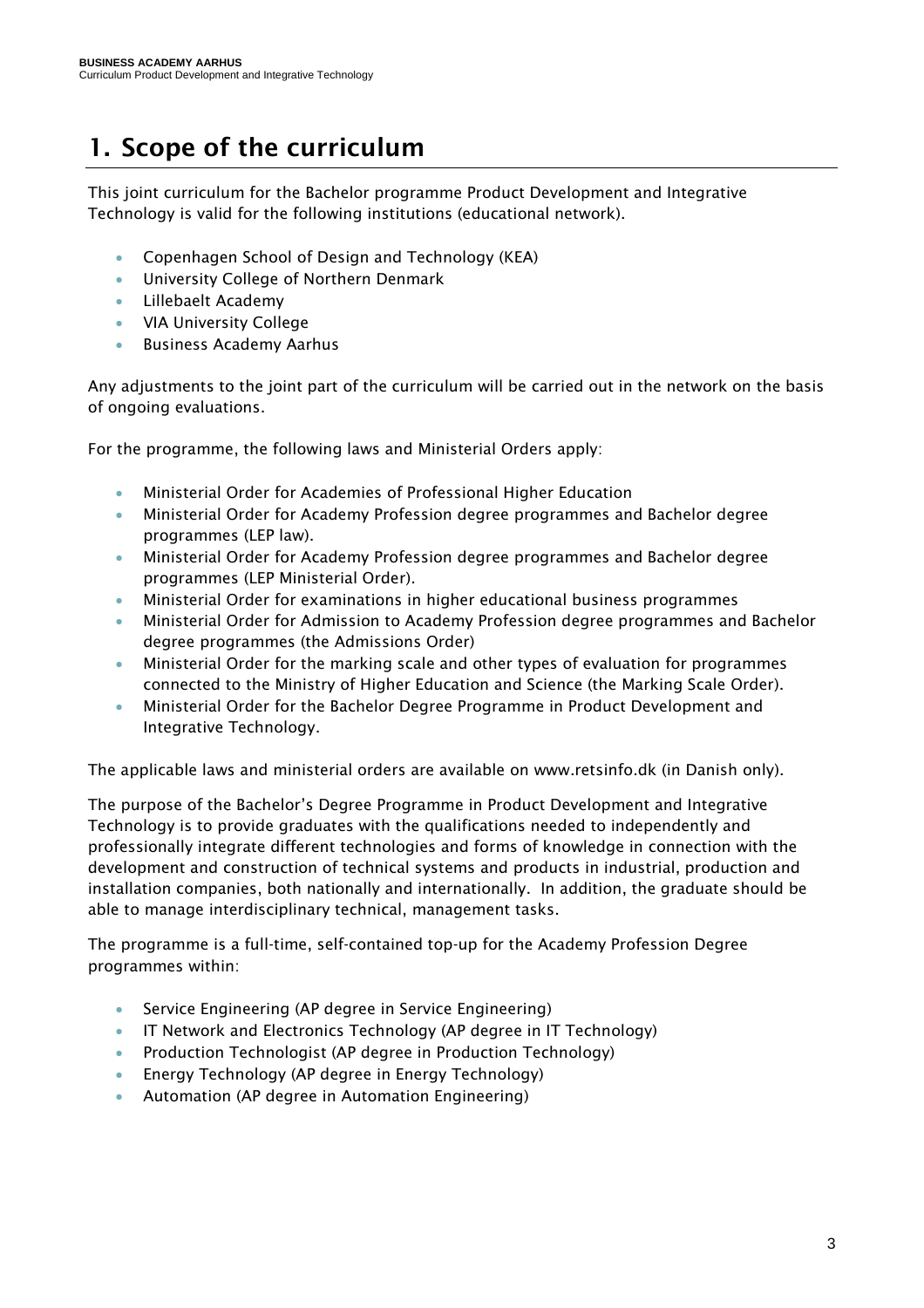The programme is worth 90 ECTS credits. 60 ECTS corresponds to a fulltime student's work for 1 year. The programme is a level-6 programme in the Danish Qualification's Framework for Lifelong Learning

Graduates are entitled to use the title: Professionsbachelor i produktudvikling og teknisk integration.

The English title is: Bachelor in Product Development and Integrative Technology

# <span id="page-3-0"></span>1.1. Effective date

This curriculum comes into effect on 1 August 2015 and applies to all students who are admitted to the programme from the study start in August 2015.

### <span id="page-3-1"></span>1.2. Transitional scheme

There are no transitional arrangements. Students that started before 1 August 2015 must follow the previous curriculum.

# <span id="page-3-2"></span>2. Admission to the programme

### <span id="page-3-3"></span>2.1. Requirements for the programme and subject distribution.

### Admission with an Academy Profession Degree:

Automation Engineering Energy Technology Service Engineer, Electrical Service Engineer, Plumbing IT Network and Electronics Technology Production Technology

*No specific admission requirement:*

Access via other relevant Academy Profession Degrees: *Automotive Technology Environmental Technology* 

*No specific admission requirements*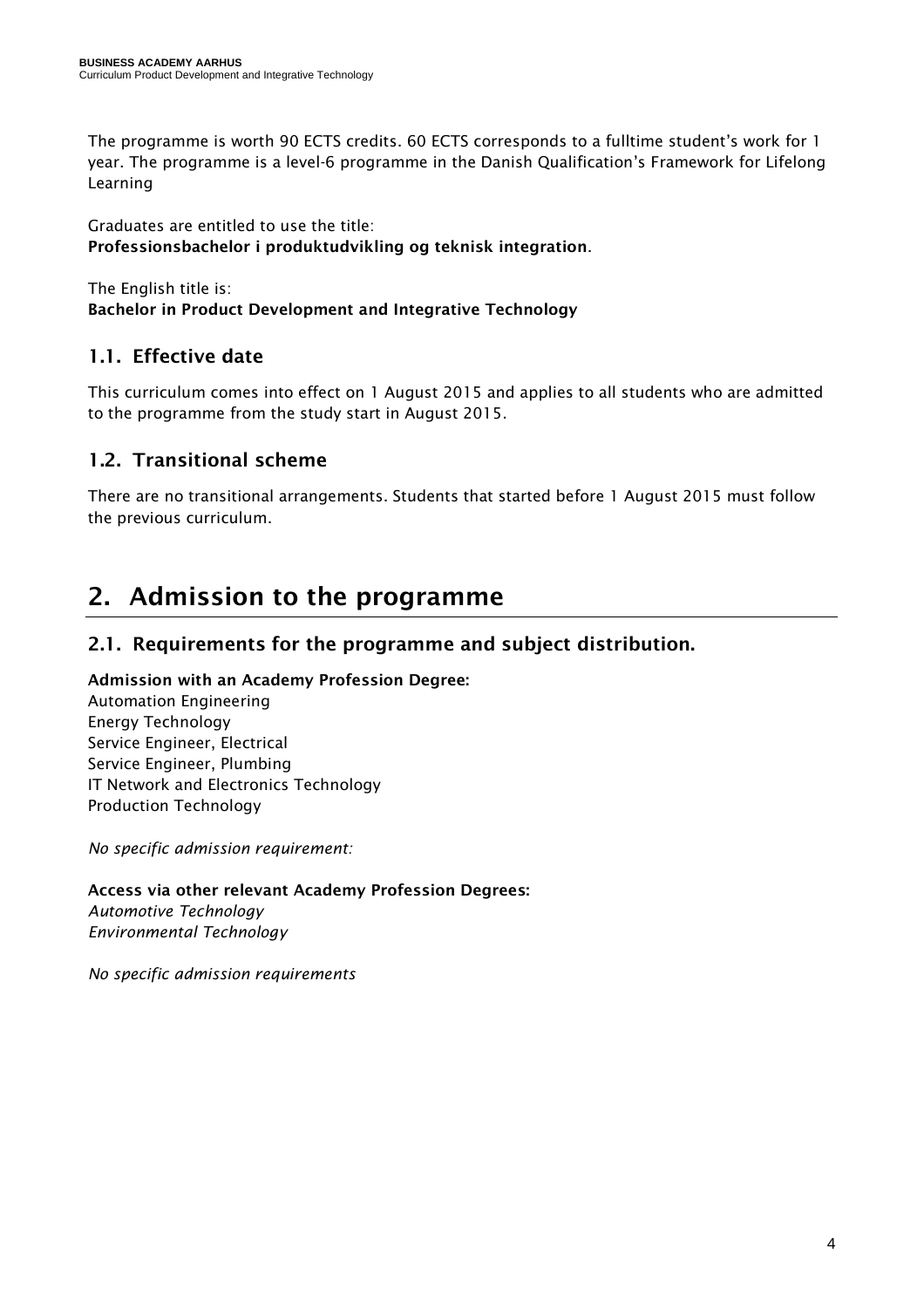# <span id="page-4-0"></span>3. Programme elements and programme modules

| <b>Programme elements</b>   | <b>ECTS</b> credits |            |          |  |
|-----------------------------|---------------------|------------|----------|--|
|                             | Teaching            | Internship | in total |  |
| Compulsory programme        | 55                  |            |          |  |
| elements                    |                     |            |          |  |
| Elective programme elements |                     |            |          |  |
| <b>Bachelor Project</b>     |                     |            |          |  |
| in total                    |                     |            | 190      |  |

Table 1: Programme elements and the distribution of ECTS credits.

### <span id="page-4-1"></span>3.1. Timing of the programme elements in the programme

| <b>Programme for PDIT</b> |                                                   |                                                                    |                                  |  |  |  |
|---------------------------|---------------------------------------------------|--------------------------------------------------------------------|----------------------------------|--|--|--|
| l1st semester             | Theoretical product<br>development<br>$(15$ ECTS) | and design (15 ECTS)                                               | Professional product development |  |  |  |
| 2nd semester              | Sustainable product<br>development<br>$(7$ ECTS)  | Interdisciplinary product<br>development and design<br>$(18$ ECTS) | Elective element (5<br>ECTS)     |  |  |  |
| 3rd semester              | Internship<br>$(15$ ECTS)                         | <b>Bachelor project</b><br>$(15$ ECTS)                             |                                  |  |  |  |

Table 2: Programme for PDIT

# <span id="page-4-2"></span>4. Core areas

The programme includes three core elements - hereafter referred to as interdisciplinary core elements - which cover all the study programmes, and three core areas that are unique to each of the programme's three study programmes (see the overview in table 3 below). The programme comprises the following interdisciplinary core elements:

|                  | 1. Technological project work        | 15 ECTS |
|------------------|--------------------------------------|---------|
|                  | 2. Theory of science and methodology | 10 ECTS |
|                  | 3. Integrative Technology            | 15 ECTS |
| In total 40 ECTS |                                      |         |

The programme has the following core elements within each of the three study programmes, respectively: IT and Electronics, Installation and Automation as well as Development of Products and Production:

|  |  | 1. Innovative technology and product development | 5 ECTS |
|--|--|--------------------------------------------------|--------|
|  |  |                                                  |        |

- 2. Construction and project planning 5 ECTS
- 3. Environment and sustainability Theorem 3. ECTS

In total 15 ECTS.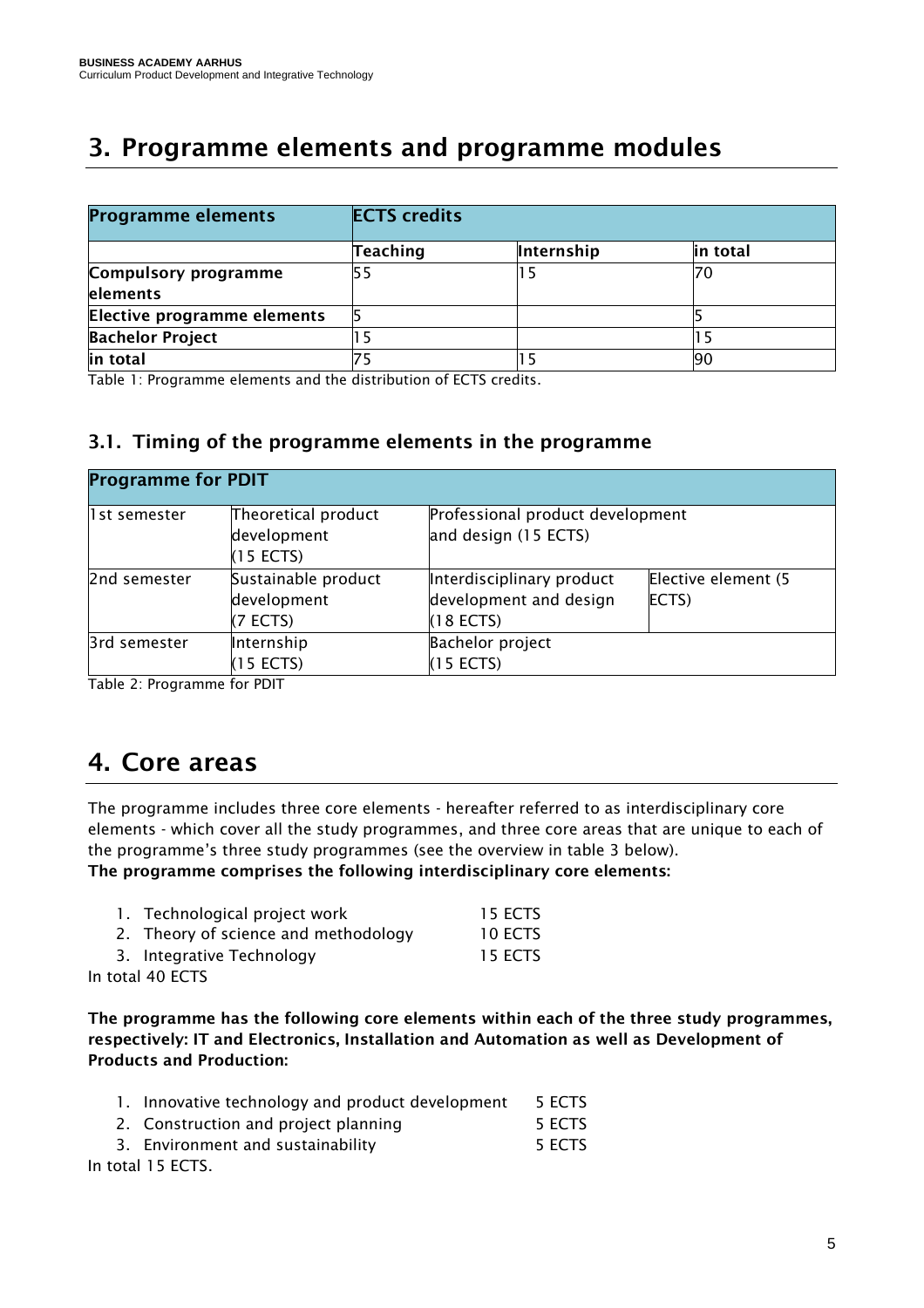| <b>Compulsory</b><br>programme<br>elements             | <b>Theoretical</b><br>product<br>development | <b>Professional</b><br>product<br>design | Interdisciplinary Sustainability in<br>product<br>development and development and development<br>design | product        | In total       |
|--------------------------------------------------------|----------------------------------------------|------------------------------------------|---------------------------------------------------------------------------------------------------------|----------------|----------------|
| Interdisciplinary                                      |                                              |                                          |                                                                                                         |                |                |
| core elements                                          |                                              |                                          |                                                                                                         |                |                |
| Technological                                          | 5                                            | $\overline{4}$                           | $\overline{4}$                                                                                          | $\overline{2}$ | 15             |
| project work                                           |                                              |                                          |                                                                                                         |                |                |
| Theory of science                                      | 5                                            | $\overline{2}$                           | $\overline{2}$                                                                                          |                | 10             |
| and methodology                                        |                                              |                                          |                                                                                                         |                |                |
| Integrative                                            | $\overline{5}$                               |                                          | 9                                                                                                       |                | 15             |
| Technology                                             |                                              |                                          |                                                                                                         |                |                |
| In total                                               | 15                                           | $6\phantom{1}6$                          | 15                                                                                                      | $\overline{4}$ | 40             |
| <b>Core elements</b><br>within each study<br>programme |                                              |                                          |                                                                                                         |                |                |
| Innovative                                             |                                              | $\overline{4}$                           | 1                                                                                                       |                | 5              |
| technology and                                         |                                              |                                          |                                                                                                         |                |                |
| product<br>development                                 |                                              |                                          |                                                                                                         |                |                |
| Construction and                                       |                                              | $\overline{4}$                           | $\mathbf{1}$                                                                                            |                | 5              |
| project planning                                       |                                              |                                          |                                                                                                         |                |                |
| Environment and                                        |                                              |                                          | 1                                                                                                       | $\overline{3}$ | $\overline{5}$ |
| sustainability                                         |                                              |                                          |                                                                                                         |                |                |
| In total                                               | $\mathbf 0$                                  | 9                                        | $\overline{\mathbf{3}}$                                                                                 | 3              | 15             |
| In total 55 ECTS.                                      | 15                                           | 15                                       | $\overline{18}$                                                                                         | $\overline{7}$ | 55             |

Table 3: Shows the relationships between the interdisciplinary core elements, core elements within each study programme and the compulsory programme elements on the programme.

# <span id="page-5-0"></span>4.1. Core elements Technological project work

### Content

The core elements aim at providing the students with knowledge, skills and competencies within a problem-orientated and project based form of work and learning in the implementation of technological projects.

### ECTS scale

15 ECTS

### Learning objectives

### Knowledge

The student will gain knowledge about:

- the methodological structure of technological project work
- at a basic level, management, project management, project control and project organisation in connection with the implementation of projects in companies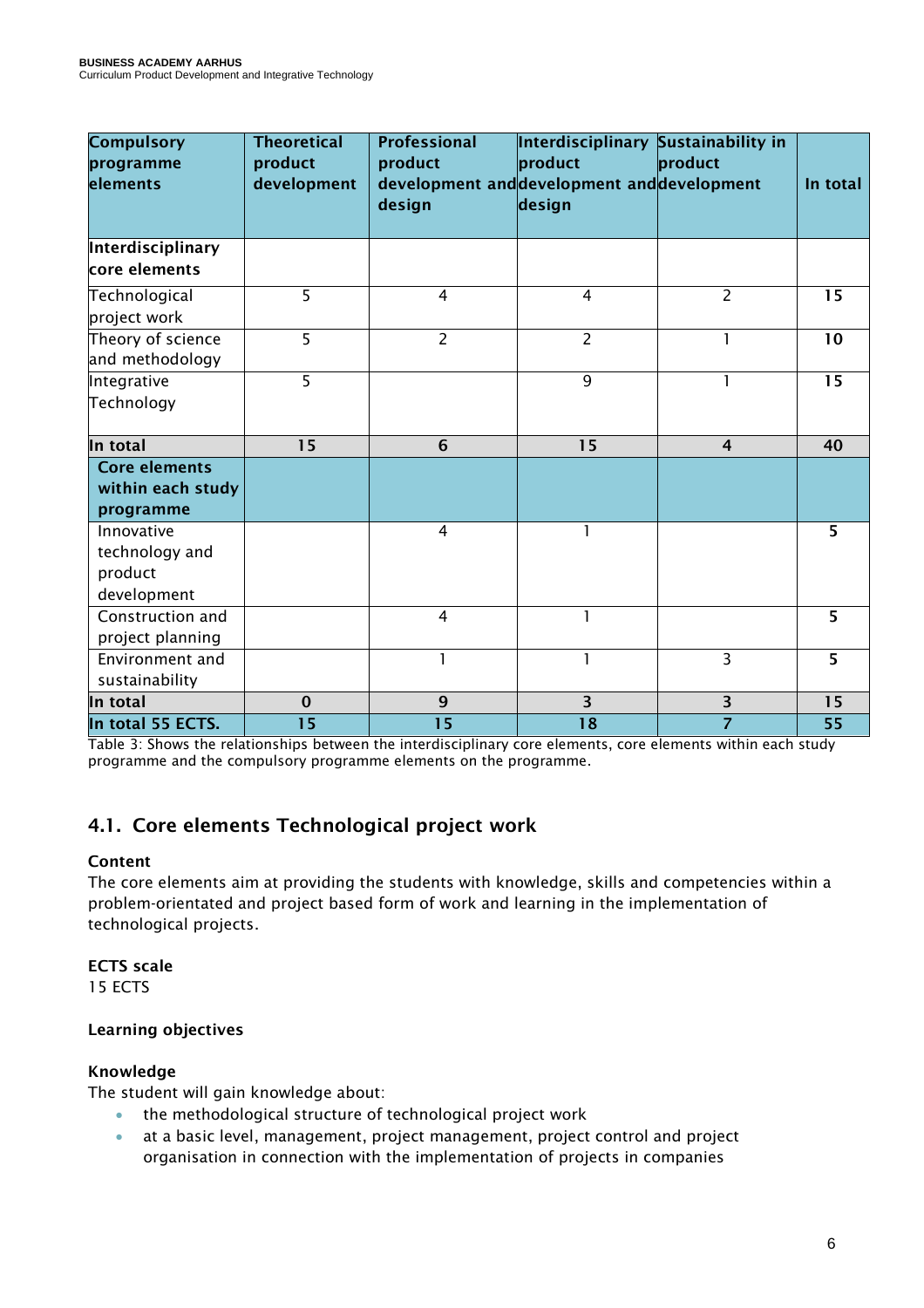• the product development process in all of its phases - this includes being able to document the project's economic impact both during manufacture/construction and operation.

### Skills

The student will get the skills to:

- evaluate the quality of technological project work in relation to results, validity, reliability, and relevance
- identify and contribute to the achievement of own learning needs during the project work
- understand the meaning of concepts and use in relation to the development of specialist language and technology
- define and implement appropriate product development in terms of both business and technology
- write project reports in accordance with standard, formal rules including rules for quotes and bibliographies.

### Competencies

The student will learn to:

- create a project design for a technological project based on choice and an analysis of a problem
- communicate practice-orientated and professional issues as well as solutions to peers, users and partners in a business context
- use language as a communication tool in a reflected manner
- conceptualise open technological issues in order to define a solution
- use relevant IT tools for communication.

### <span id="page-6-0"></span>4.2. Core element theory of science and methodology

### Content

This core element aims to give the student knowledge, skills and competencies within philosophy of science and methods for use in connection with the collection, processing and development of knowledge within the profession.

In addition, this element aims to strengthen the students' awareness of methods in relation to development based problem and task solving in practice.

ECTS scale 10 ECTS

### Learning objectives

### Knowledge

The student will gain knowledge about:

- prevailing scientific approaches relevant for illustrating the practice of the profession
- scientific methods including induction, deduction and hypothetical deductive methods
- different forms of knowledge used in the practice of the profession, including explicit and tacit knowledge and the development of technological solutions with in the profession
- the link between research and technological development.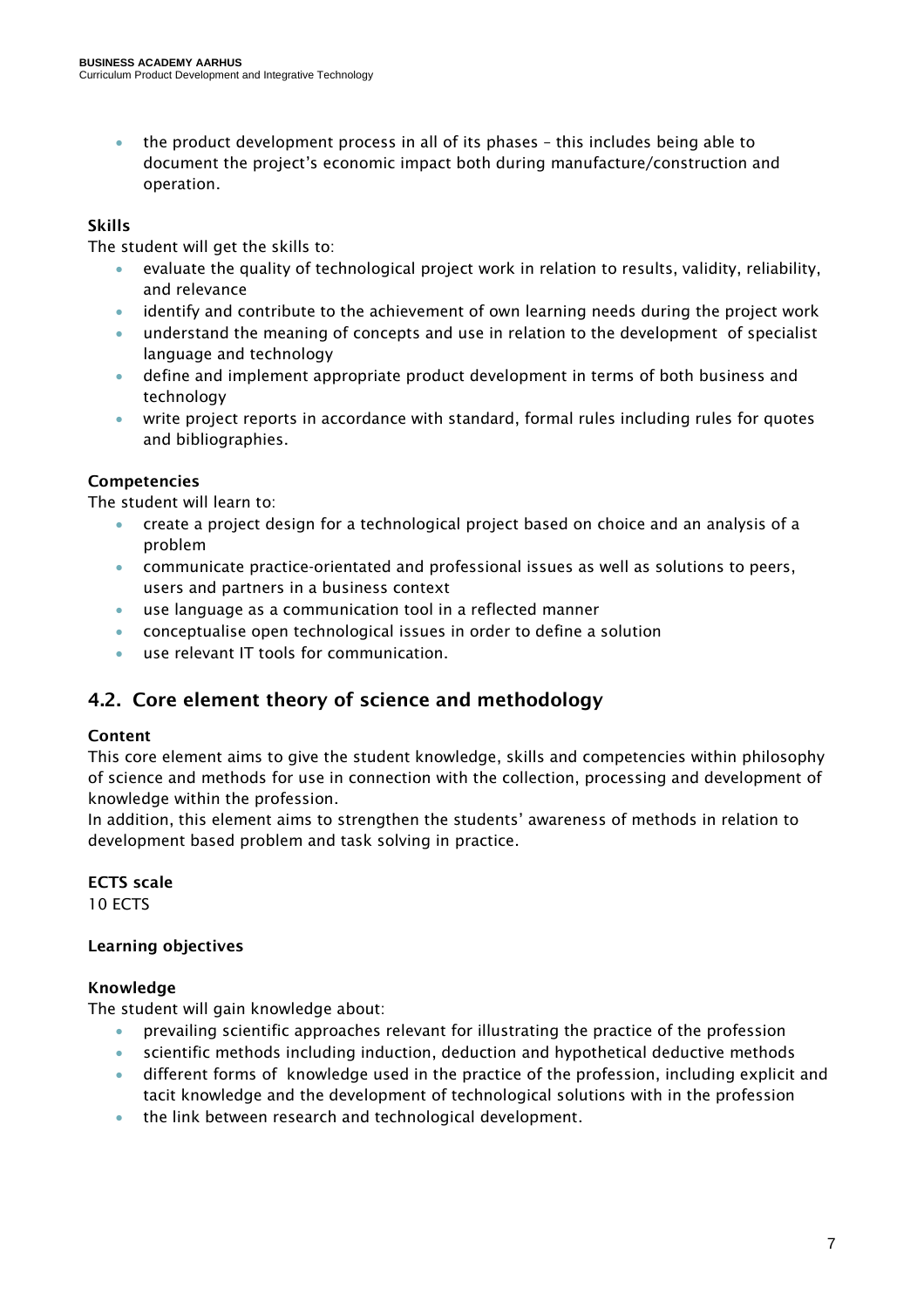### Skills

The student will get the skills to:

• carry out minor analyses within the scope of the profession drawing on basic knowledge of quantitative and qualitative methods, including reliability and validity.

### Competencies

The student will learn to:

• use scientific articles, reports and theses in connection with the processing of problems.

### <span id="page-7-0"></span>4.3. Core element integrative technology

### Content

This core element aims to provide the students with background knowledge for working with integrative technology based on the graduate's role as integrator across the organisation and prevalent disciplinary boundaries and in relation to the company's surrounding, including competitors, customers and suppliers.

### ECTS weight

15 ECTS

### Learning objectives

### Knowledge

The student will gain knowledge about:

• essential practical and theoretical aspects of integration in connection with products and systems, including the relationships between technology, technique, knowledge, organisation and product.

### Skills

The student will get the skills to:

- identify essential practical and theoretical aspects of integration in connection with products and systems, including the relationships between technology, technique, knowledge, organisation and product
- understand business in relation to working with integrative technology
- understand product development and innovation in connection with the company's organisation
- identify and analyse significant aspects of a product's design, manufacture and use.

### Competencies

The student will learn to:

- implement a needs and functional analysis for the purpose of product and technology development, also in connection with modifications of products and systems
- apply knowledge about the integration of multiple technologies to solve customer specific tasks.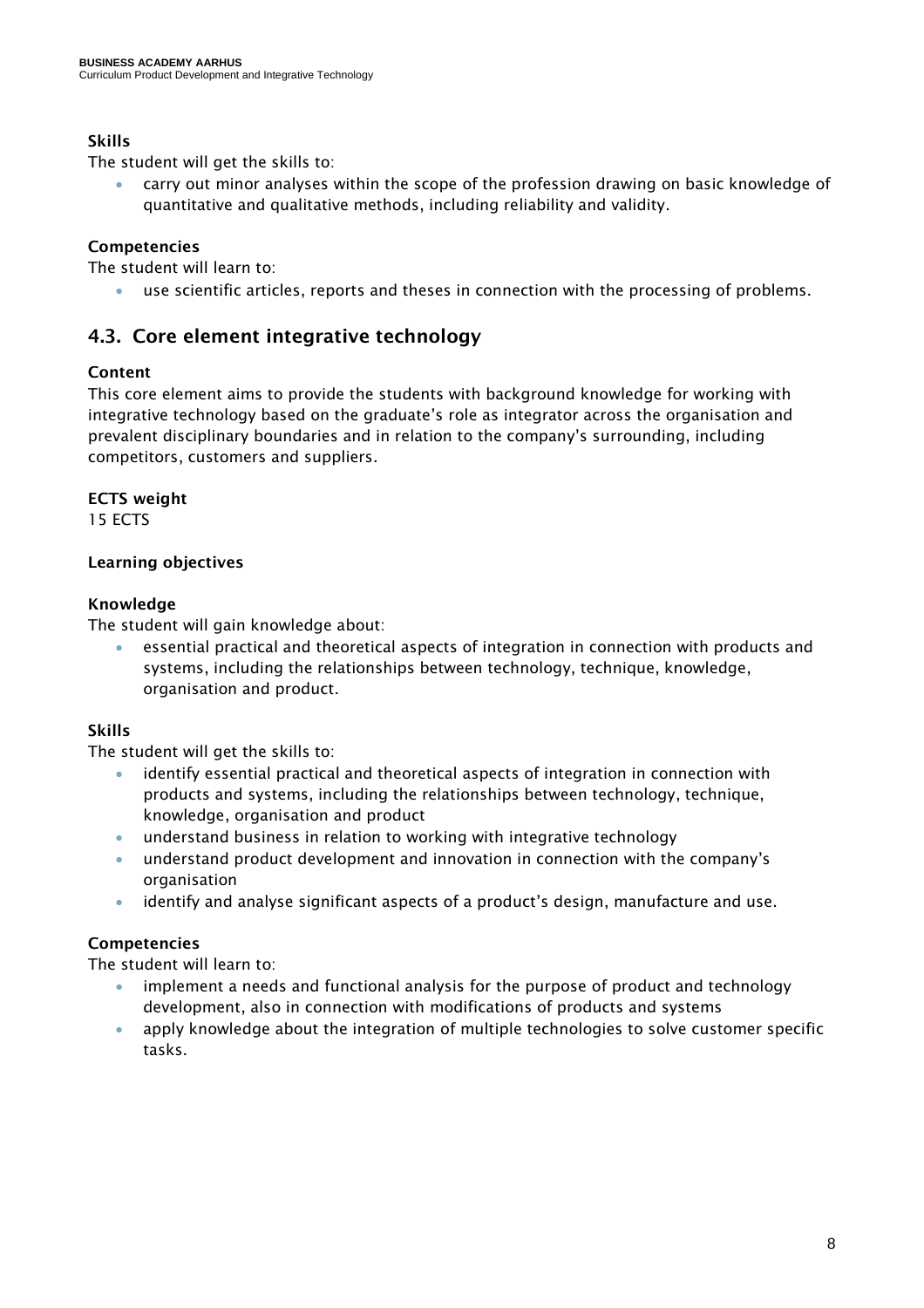# <span id="page-8-0"></span>5. Core elements within the study programme

# <span id="page-8-1"></span>5.1. Core element innovative technology and product development within the study programme

### Content

The core element is intended to provide the students with knowledge, skills and competencies in the development of products and complex technical solutions by transforming and applying technical knowledge, methods, and analytical and practical skills once students have completed the Academy Profession Degree.

### ECTS scale

5 ECTS

### <span id="page-8-2"></span>For the study programme: IT and electronics

### Learning objectives

### Knowledge

The student will gain knowledge about:

- theory and method and be able to reflect on practice within the field of innovation, product development and design of electronic systems, computer systems and network solutions
- the use and choice of the latest technologies in the field of electronic systems, computer systems and network solutions.

### Skills

The student will get the skills to:

- identify needs for new solutions and participate in the development of new technologies in the profession
- use advanced electronic components, computerised components and network components in connection with product development.

### Competencies

The student will learn to:

- define and implement appropriate product development of electronic systems, computerised systems and network solutions in terms of both business and technology
- perform the planning of development work
- plan and conduct testing of the product/solution (proof of concept).

#### <span id="page-8-3"></span>For the study programme: Installation and automation

#### Learning objectives

#### Knowledge

The student will gain knowledge about:

• the theory and method and will be able to reflect on the practice within the fields of innovation and development of automated systems and installation solutions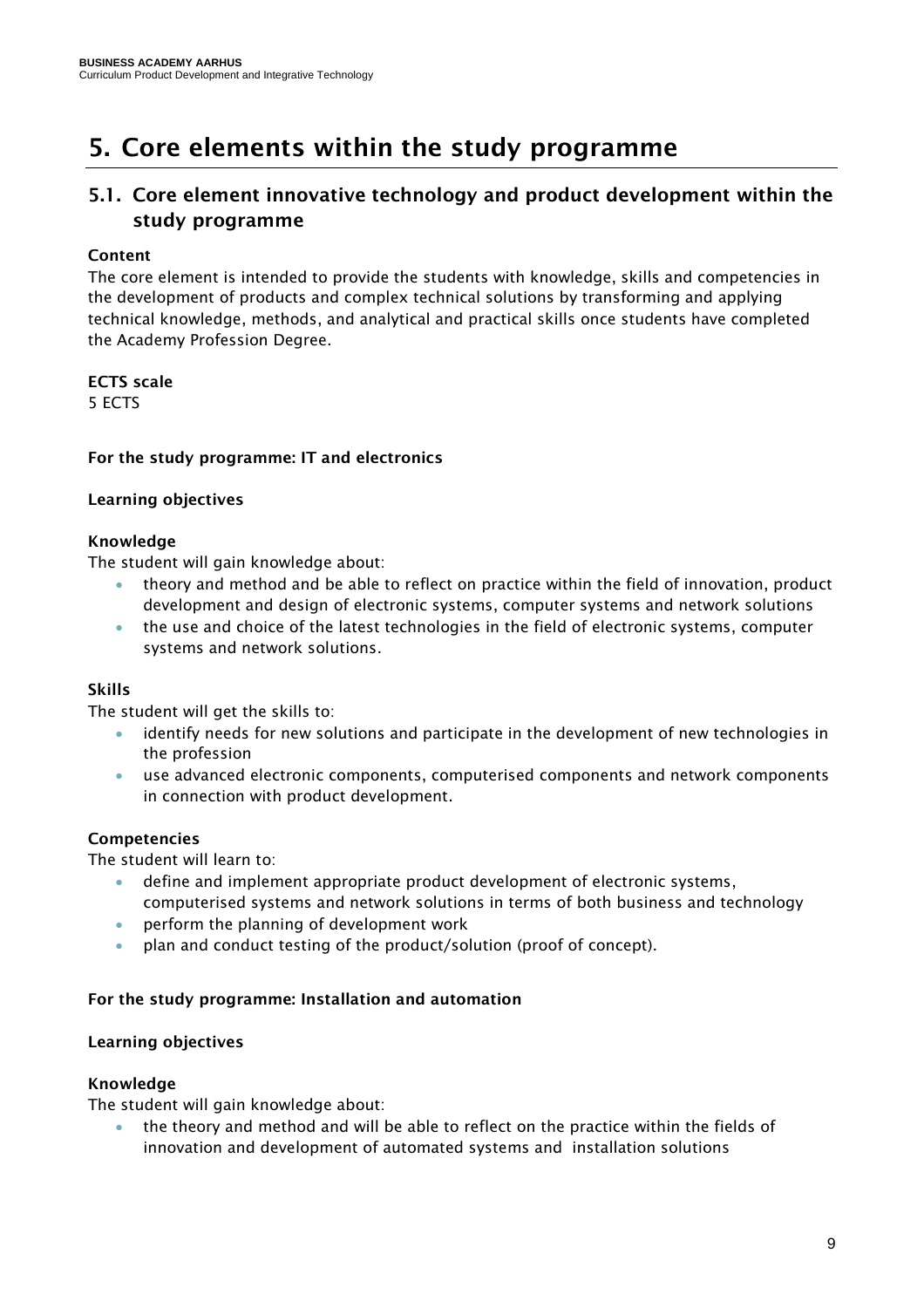• the use and choice of the latest technologies in automated systems installation systems, and technologies with interfaces to mechanical systems.

### Skills

The student will get the skills to:

- identify needs for new solutions and participate in the development of new technologies with a view to optimising the installation solutions and automated systems
- use advanced components in developing installation solutions and automated systems.

### Competencies

The student will learn to:

- define and implement appropriate development of installation solutions and automated systems in terms of both business and technology
- perform the planning of development work
- plan and conduct tests of the developed system/installation solutions (proof of concept).

### <span id="page-9-0"></span>For the study programme: Development of products and production

### Learning objectives

### Knowledge

The student will gain knowledge about:

- theory and method as well as be able to reflect on practice within the field of innovation, product development and design of industrial products as well as in the development of production systems
- and be able to explain the application and choice of materials and technologies in connection with the development and design of industrial products and within the development of production systems

### Skills

The student will get the skills to:

- identify needs for new solutions and participate in the development of new products and new technology in the profession
- use advanced components in connection with new products and new technology in the profession.

### Competencies

The student will learn to:

- define and implement appropriate development of products and production systems in terms of both business and technology
- perform the planning of development work
- plan and conduct testing of the product/solution (proof of concept).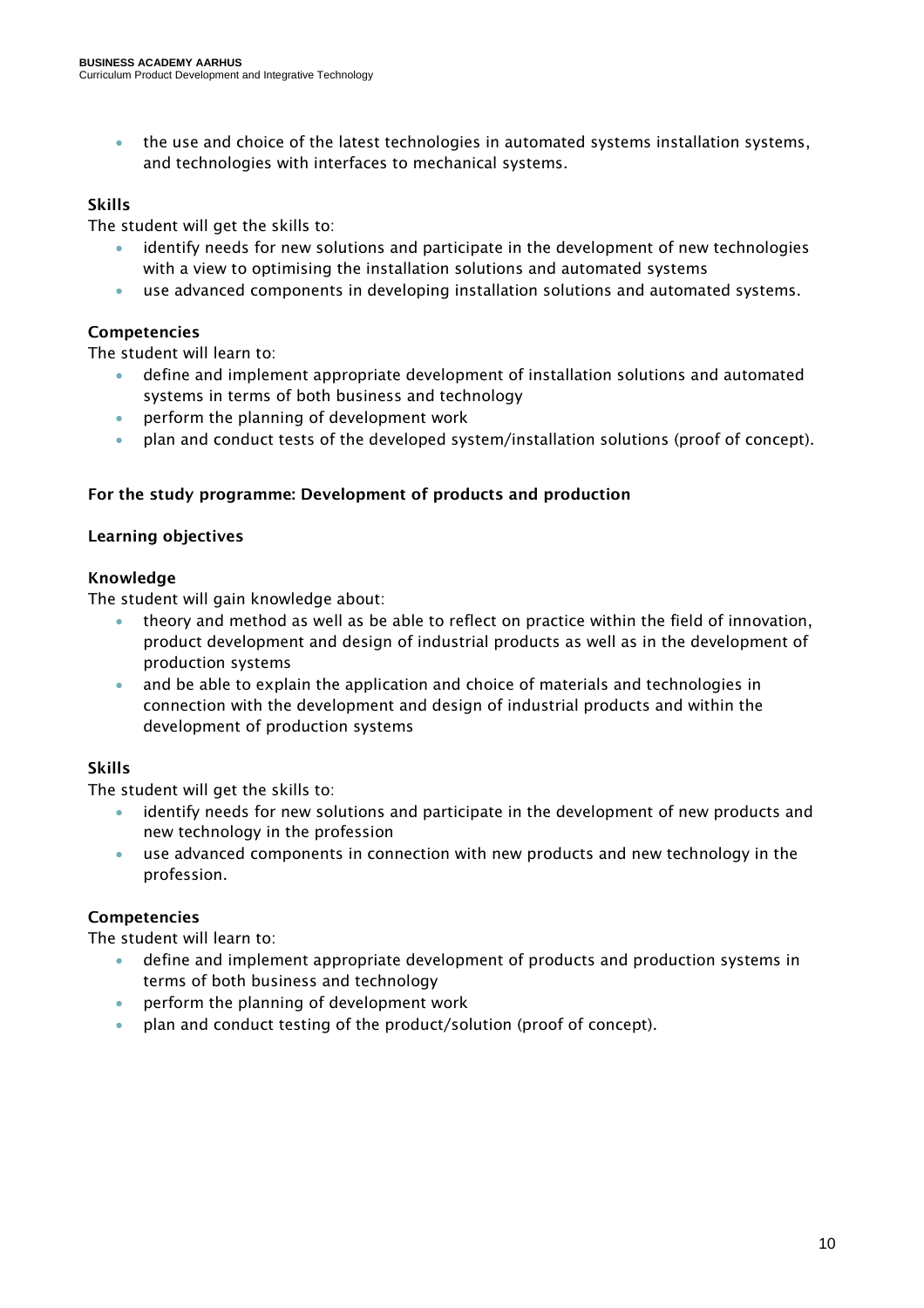### <span id="page-10-0"></span>5.2. Core element construction and project planning within the study programme

### Content

This core element will give the students knowledge, skills and competencies within the construction of products, machines and appliances, as well project planning of complex technical systems and installations.

### ECTS scale

5 ECTS

### <span id="page-10-1"></span>For the study programme: IT and electronics

### Learning objectives

### Knowledge

The student will gain knowledge about:

• the theory and method and will be able to reflect on the practice within the fields of electronics and data design and network project planning.

### Skills

The student will get the skills to:

- apply CAD/CAE tools in connection with the design and analysis of electronic and computerised systems
- analyse, plan and realise implementation processes associated with the use of new technologies as well as identify their strengths and weaknesses.

### Competencies

The student will learn to:

- choose plausible/relevant/possible methods of dimensioning which correspond to the requirements set out in the project
- engage in professional collaboration across the company's organisation regarding the construction of electronic and computerised systems, as well as the project planning of complex networks
- communicate professional problems and solutions to peers, clients and partners within the field of electronics and data design as well as network project planning.

#### <span id="page-10-2"></span>For the study programme: Installation and automation

#### Learning objectives

#### Knowledge

The student will gain knowledge about:

• the theory and method and will be able to reflect on the practice within project planning and the optimisation of automated systems and installation solutions

### Skills

The student will get the skills to: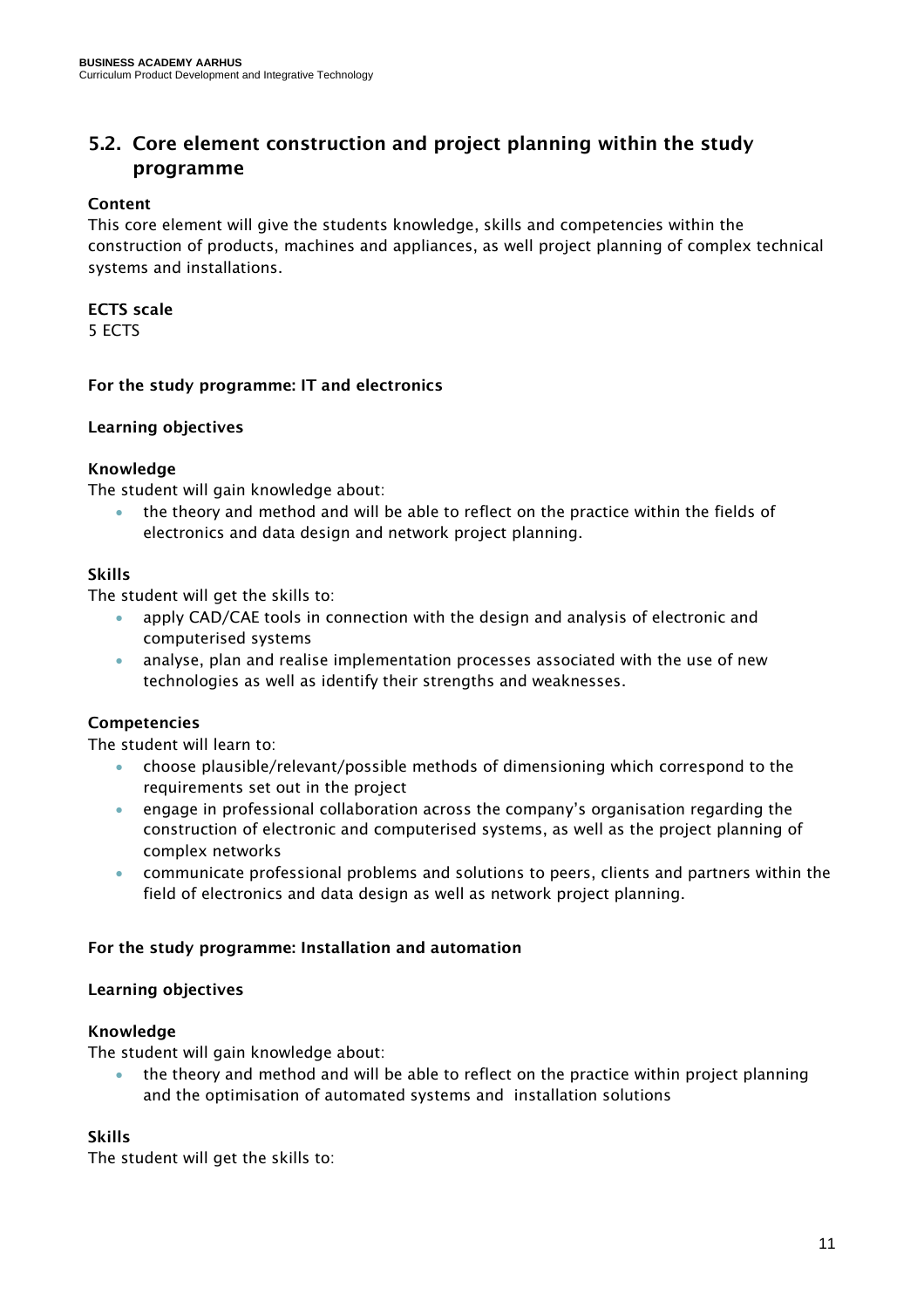- apply CAD/CAE tools in connection with the project planning of automated systems and installation solutions
- analyse, plan and realise implementation processes associated with the use of new components and technologies in installations and automated systems and to identify their strengths and weaknesses in the relation to operational conditions.

### Competencies

The student will learn to:

- choose plausible/relevant/possible methods of dimensioning which correspond to the requirements set out in the project
- engage in professional collaboration across a company's organisation regarding project planning of installations and automated systems
- communicate professional problems and approaches to peers and partners and advise clients in connection with the project planning of installations and automated plants.

### <span id="page-11-0"></span>For the study programme: Development of products and production

### Learning objectives

### Knowledge

The student will gain knowledge about:

• theory and method as well as be able to reflect on practice within the construction of industrial products and the development of production systems

### Skills

The student will get the skills to:

- apply CAD/CAE tools in connection with the design and construction of industrial products and the planning of production systems
- use ERP systems and contribute to their development/modification
- analyse, plan and realise implementation processes associated with the production linked to the use of new technologies and identify their strengths and weaknesses in the relation to operational conditions.

### Competencies

The student will learn to:

- choose plausible/relevant/possible methods of dimensioning which correspond to the requirements set out in the project
- engage in professional collaboration across the company's organisation and carry out coordination tasks in relation to the construction of industrial projects and project planning of production systems
- communicate professional problems and solutions to peers, clients and partners within the field of construction of industrial projects and project planning of production systems.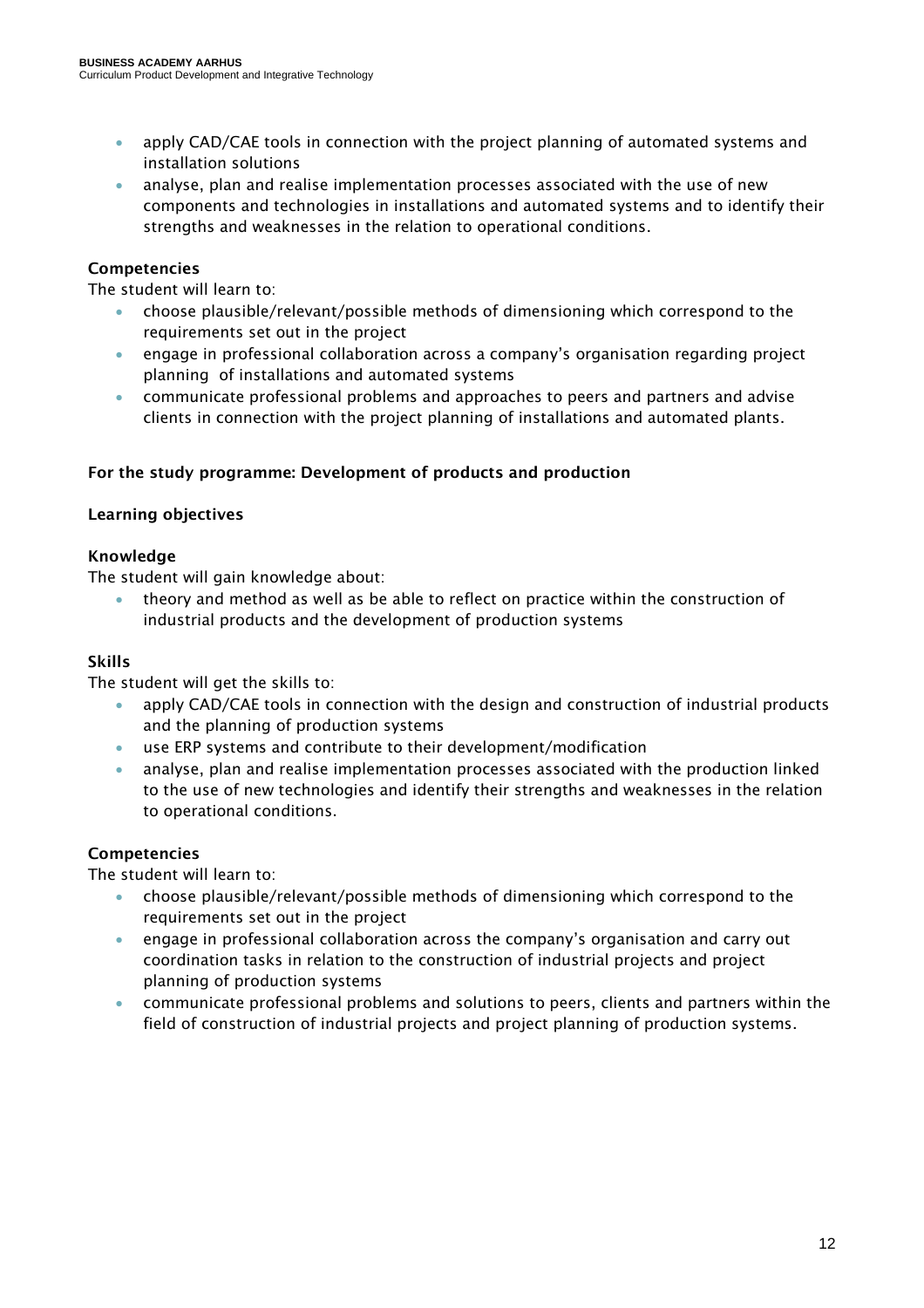### <span id="page-12-0"></span>5.3. Core element environment and sustainability within the study programme

### Content

This core element intends to give students knowledge, skills and competencies within the development of sustainable and energy-efficient products and technological solutions in the light of the integration of several technologies.

### ECTS scale

5 ECTS

### <span id="page-12-1"></span>For the study programme: IT and electronics

### Learning objectives

### Knowledge

The student will gain knowledge about:

- environmental and sustainability aspects of network installations and electronic and computerised structures, including energy consumption, EMC, power and environmental conditions regarding materials and components.
- how environmental and sustainability aspects affect a company's business
- management, planning and evaluation tools in the environmental field, including environmental management, environmental management systems and sustainability philosophies
- the EU's energy labelling rules.

### Skills

The student will get the skills to:

- implement a Life Cycle Assessment (LCA) of network installations and the electronic and computerised products and devise procedures that ensure optimal environmental performance
- include environmental and sustainability considerations into product development.

### Competencies

The student will learn to:

- carry out analyses and make changes in electronic and computerised instruments and network components/products by applying the latest technologies to reduce energy consumption and environmental impact in general
- apply knowledge of CSR (Corporate Social Responsibility) as well as the climate and environment in the development, construction and production of sustainable products and technical solutions
- apply knowledge about the life cycle of a product in the construction work or project planning.

### <span id="page-12-2"></span>For the study programme: Installation and automation

### Learning objectives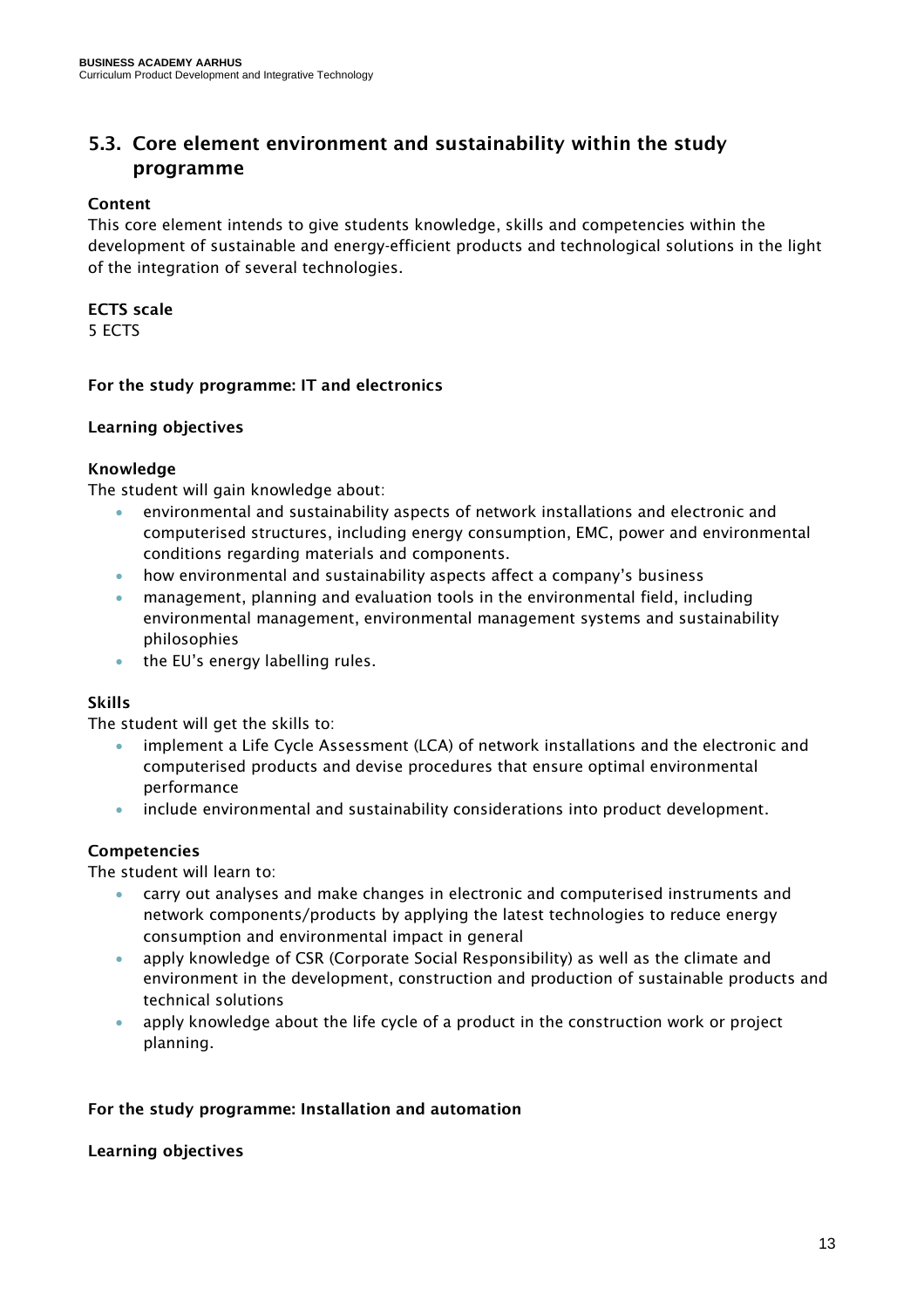### Knowledge

The student will gain knowledge about:

- the environmental and sustainability aspects of installations and automated systems, including energy consumption, EMC, power and environmental conditions regarding materials and components
- how environmental and sustainability aspects affect a company's business
- management, planning and evaluation tools in the environmental field, including environmental management, environmental management systems and sustainability philosophies
- the EU's energy labelling rules.

### Skills

The student will get the skills to:

- implement a Life Cycle Assessment (LCA) of installations and automated systems and devise procedures that ensure optimal environmental performance
- include environmental and sustainability considerations into product development.

### Competencies

The student will learn to:

- carry out analyses and make changes in existing installations and automated systems by applying the latest technologies and components to reduce energy consumption and environmental impact in general
- apply knowledge of CSR (Corporate Social Responsibility) as well as the climate and environment in the development, construction and production of sustainable products and technical solutions
- apply knowledge about the life cycle of a product in the construction work or project planning.

### <span id="page-13-0"></span>For the study programme: Development of products and production

### Learning objectives

### Knowledge

The student will gain knowledge about:

- environmental and sustainability aspects of industrial products
- production systems, environment and sustainability aspects, including energy consumption, waste and environmental conditions relating to cleaning and the use of materials and processing aids in production
- how environmental and sustainability aspects affect a company's business
- management, planning and evaluation tools in the environmental field, including environmental management, environmental management systems and sustainability philosophies
- the EU's energy labelling rules.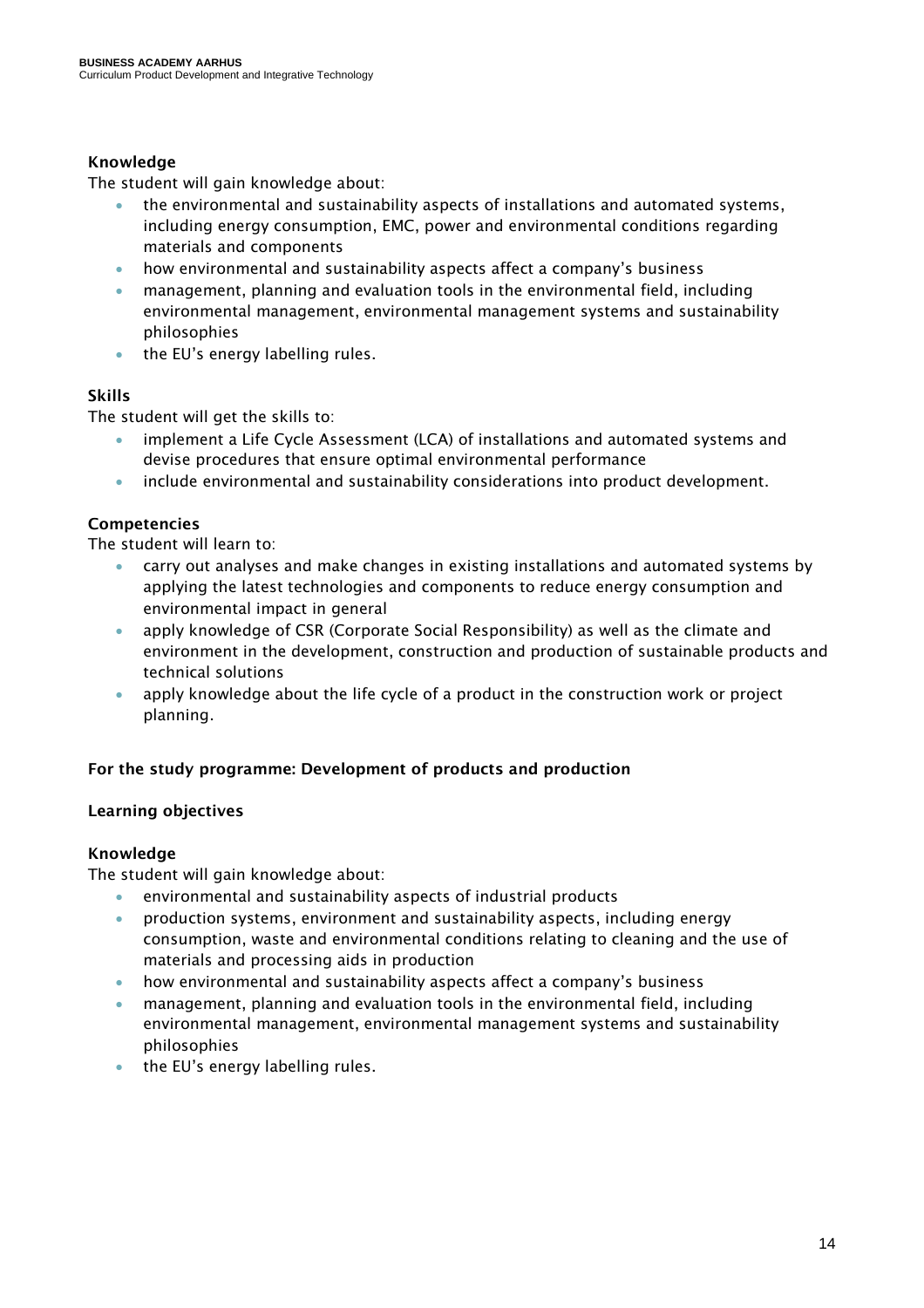### Skills

The student will get the skills to:

- implement a Life Cycle Assessment (LCA) of industrial products and devise procedures that ensure optimal environmental performance
- include environmental and sustainability considerations into product development.

### Competencies

The student will learn to:

- carry out analyses and make changes in existing products and production plants by applying the latest technologies and components to reduce energy consumption and environmental impact in general
- apply knowledge of CSR (Corporate Social Responsibility) as well as the climate and environment in the development, construction and production of sustainable products and technical solutions
- apply knowledge about the life cycle of a product in the construction work or project planning.

# <span id="page-14-0"></span>6. Compulsory programme elements within the programme's interdisciplinary core elements and the study programme's core elements

To support the programme's aim to ensure integrated product development between the specialisations/professions, the core elements within these study programmes are integrated into the interdisciplinary core elements of the programme.

To ensure that the individual study programmes are clearly defined, the learning objectives have been separated so that it is possible to see each study programme separately.

### Compulsory programme elements:

The programme's compulsory programme elements across the study programmes are (as also shown in table 3):

- 1. Theoretical product development (15 ECTS)
- 2. Professional product development and design (15 ECTS)
- 3. Interdisciplinary product development and design (18 ECTS)
- 4. Sustainability in product development (7 ECTS)

In total 55 ECTS.

The four compulsory programme elements are completed with an exam. For the exam, the programme elements interdisciplinary core elements and the core elements connected to the study programme are examined separately.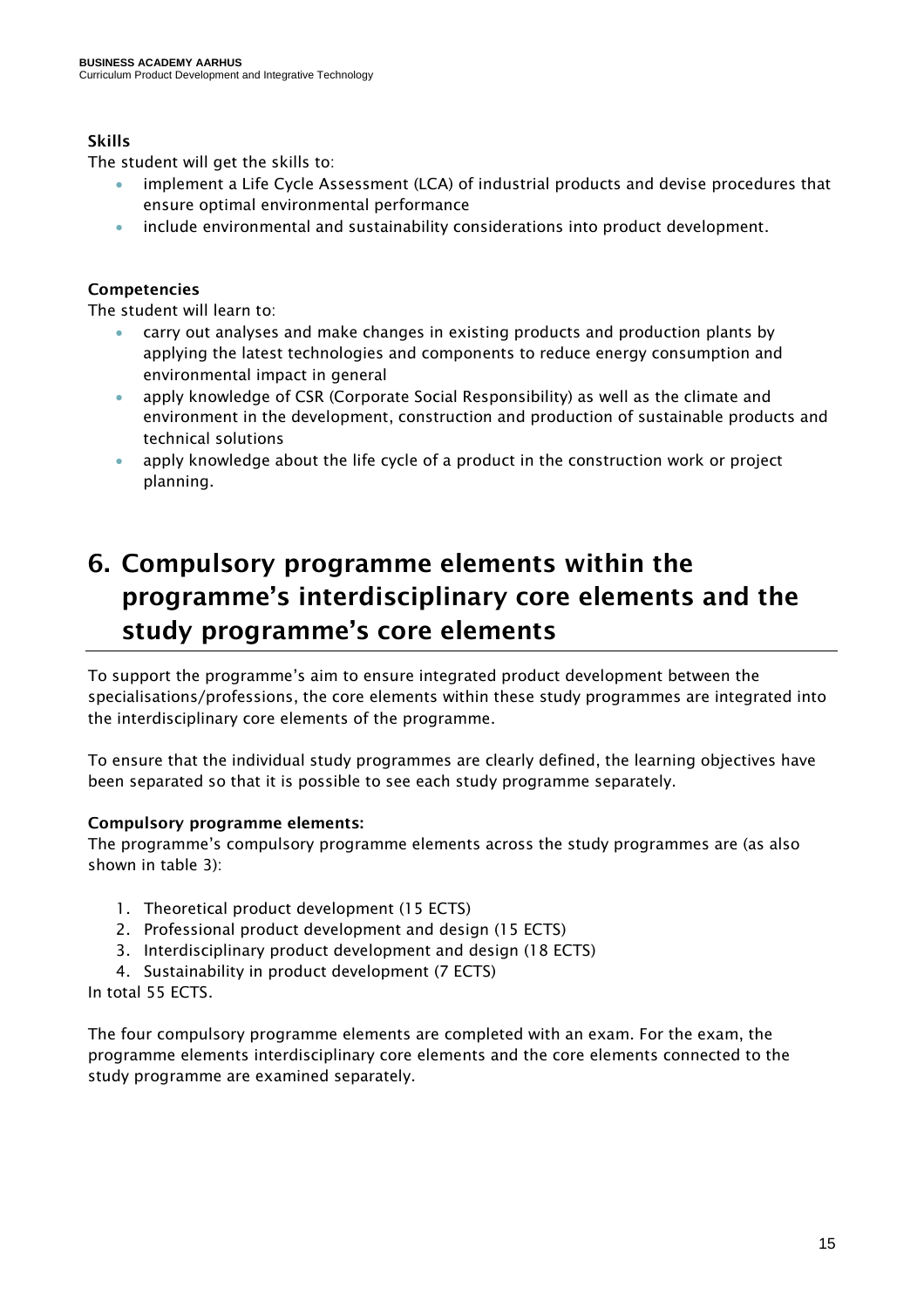### <span id="page-15-0"></span>6.1. Compulsory programme element: Theoretical product development

### Content

The first project on the programme is carried out on the basis of three themes. The project should generally create an overall foundation that allows the student to transform their Academy Profession background to an individual learning process, which aims at obtaining a bachelor's degree.

### ECTS scale

15 ECTS, of which

- 5 ECTS from the core element technological project work
- 5 ECTS from the core element theory of science and method
- 5 ECTS from the core element integrative technology

### Learning objectives

### Knowledge

The student will gain knowledge about:

- the methodological structure of technological project work
- management, project management, project control and project organisation in connection with the implementation of projects in companies
- prevailing scientific approaches relevant for illustrating the practice of the profession
- scientific methods including induction, deduction and hypothetical deductive methods
- the link between research and technological development
- essential practical and theoretical aspects of integration in connection with products and systems, including the relationships between technology, technique, knowledge, organisation and product.

### Skills

The student will get the skills to:

- identify and contribute to the achievement of own learning needs during the project work
- write project reports in accordance with standard, formal rules including rules for quotes and bibliographies
- understand product development and innovation in connection with the company's organisation
- understand business in relation to working with integrative technology.

### Competencies

The student will learn to:

- create a project design for a technological project based on choice and an analysis of a problem
- use relevant IT tools for communication.

### Assessment

The compulsory programme element theoretical product development and design is completed with an exam.

The exam is assessed according to the 7-point scale and constitutes 15 ECTS.

The learning objective for the programme element is identical to the learning objective for the exam.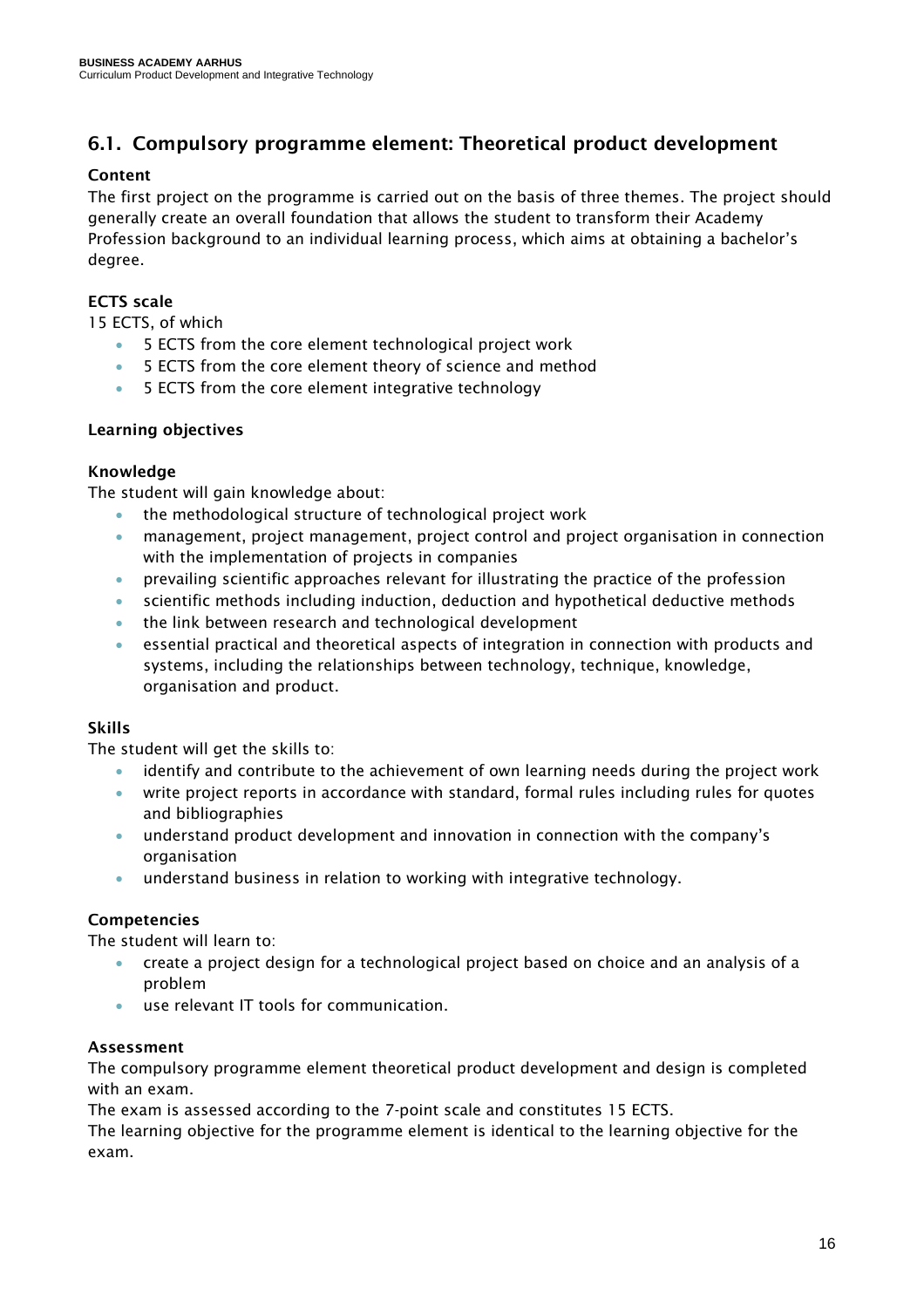Please see the institutional part of the curriculum for a description of the exams' form and organisation.

### <span id="page-16-0"></span>6.2. Compulsory programme element: Professional product development and design

### Content

The programme element is intended to give the students knowledge, skills and competencies in the development of products and complex technical solutions by transforming and applying technical knowledge, methods, and analytical and practical skills once students have completed the Academy Profession Degree. Further, the students must be able to include interdisciplinary issues in the preparation of a solution within their own area.

### ECTS weight

15 ECTS, of which:

- 4 ECTS from the core element technological project work
- 2 ECTS from the core element theory of science and method

Furthermore, there are 5 ECTS from the study programme's core elements, which are the same across the three study programmes:

- 4 ECTS from the core element innovation and product development
- 4 ECTS from the core element construction and project planning
- 1 ECTS from the core element environment and sustainability.

### Learning objectives

### Knowledge

The student will gain knowledge about:

- different forms of knowledge used in the practice of the profession, including explicit and tacit knowledge
- methodologies learnt within the idea development, idea generation and innovation.

Furthermore, for the study programme IT and electronics:

- theory and method as well as reflect on practice within the field of innovation, product development and design of electronic systems, computer systems and network solutions.
- the use and choice of the latest technologies in the field of electronic systems, computer systems and network solutions.

### Furthermore, for the study programme installation and automation:

- the theory and method and will be able to reflect on the practice within the fields of innovation and development of automated systems and installation solutions
- the use and choice of the latest technologies in automated systems installation systems, technologies with interfaces to mechanical systems.

### Furthermore, for the study programme development of products and production:

• theory and method as well as be able to reflect on practice within the field of innovation, product development and design of industrial products as well as in the development of production systems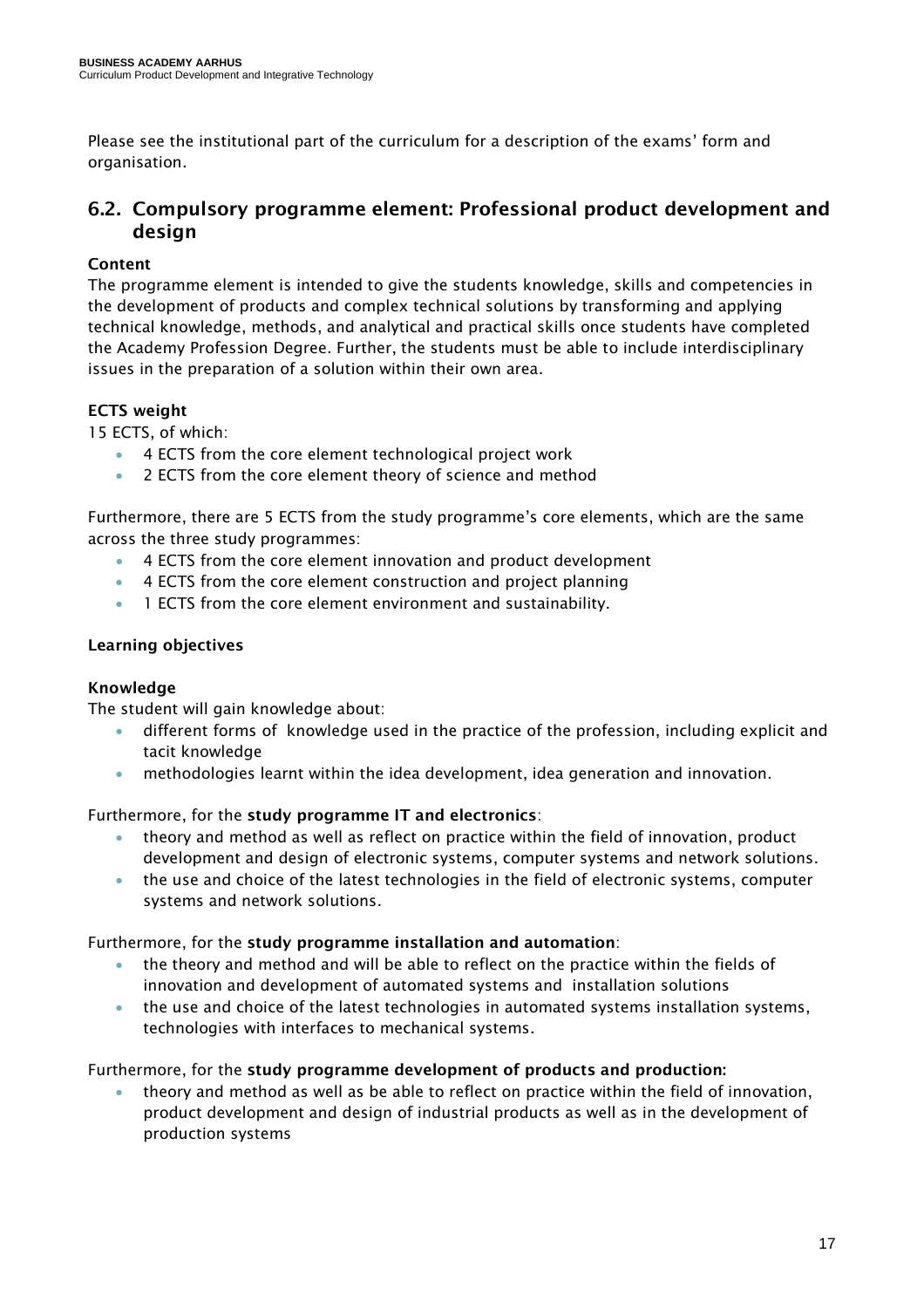• and be able to explain the application and choice of materials and technologies in connection with the development and design of industrial products and within the development of production systems

### Skills

The student will get the skills to:

- define and implement appropriate product development in terms of both business and technology
- identify needs for new solutions and participate in the development of new technologies in the profession
- conceptualise open technological issues in order to define a solution
- implement a needs and functional analysis for the purpose of product and technology development, also in connection with modifications of products and systems
- include environmental and sustainability considerations into product development.

### Furthermore, for the study programme IT and electronics:

• use advanced electronic components, computerised components and network components in connection with product development.

### Furthermore, for the study programme installation and automation:

• use advanced components in developing installation solutions and automated systems.

### Furthermore, for the study programme development of products and production:

• use advanced components in connection with the development of products and production systems in connection with product development.

### Competencies

The student will learn to:

- understand the meaning of concepts and use in relation to the development of specialist language and technology
- carry out minor analyses within the scope of the profession drawing on basic knowledge of quantitative and qualitative methods, including reliability and validity
- communicate practice-orientated and professional issues as well as solutions to peers, users and partners in a business context
- perform the planning of development work
- implement the planning of the product/solution.

### Assessment

The compulsory programme element professional product development and design is completed with an exam.

The exam is assessed according to the 7-point scale.

The learning objective for the programme element is identical to the learning objective for the exam.

Please see the institutional part of the curriculum for a description of the exams' form and organisation.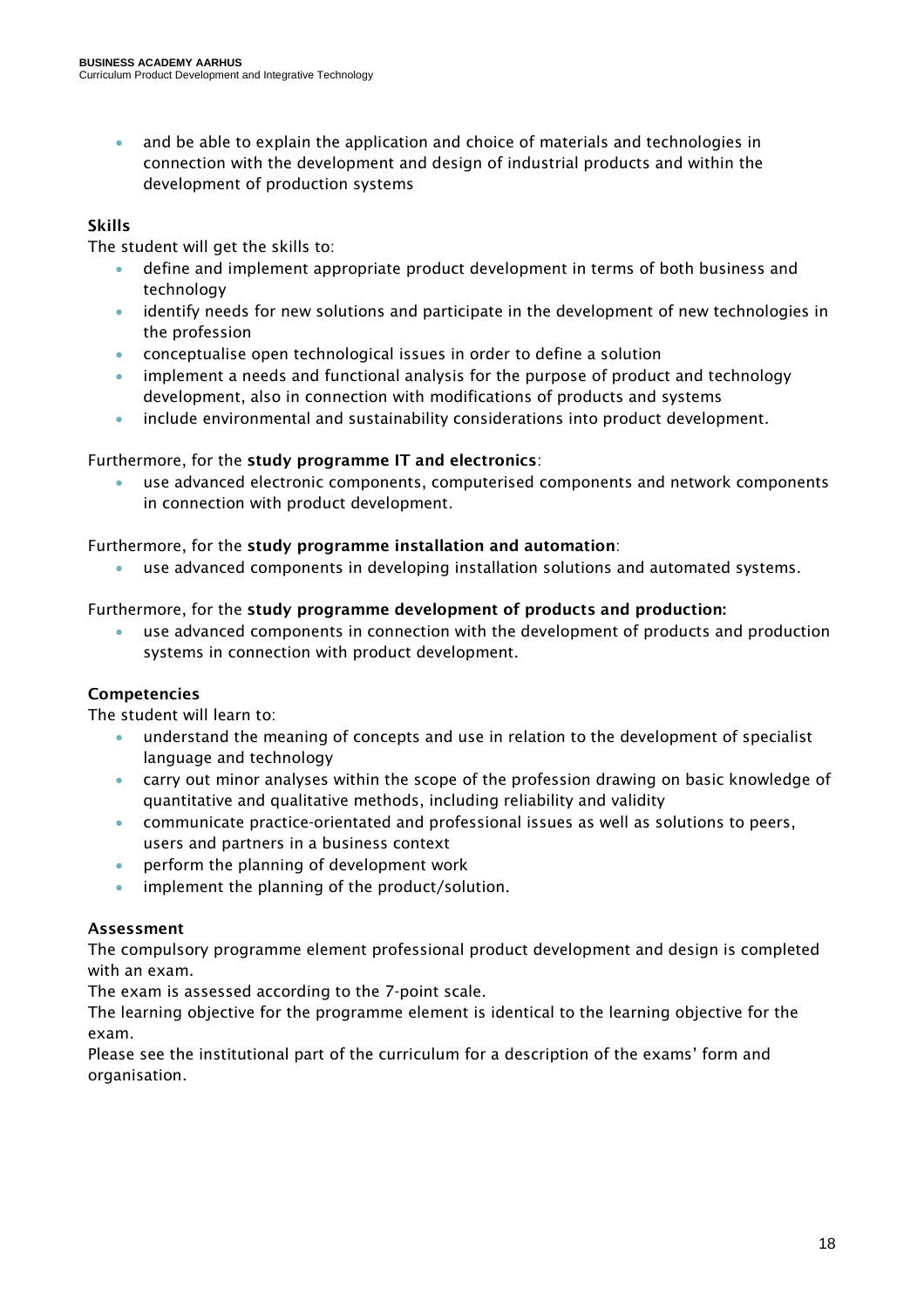### <span id="page-18-0"></span>6.3. Compulsory programme element: Interdisciplinary product development and design

### Content

The programme element is intended to give the students knowledge, skills and competencies in the development of products and complex technical solutions by transforming and applying technical knowledge, methods, and analytical and practical skills. The emphasis is on the interdisciplinary and practical application of core elements for a complex issue.

### ECTS weight

18 ECTS, of which:

- 4 ECTS from the core element technological project work
- 2 ECTS from the core element theory of science and method
- 9 ECTS from the core element integrative technology

Furthermore, there are 3 ECTS from the study programme's core elements, which are the same across the three study programmes:

- 1 ECTS from the core element innovation and product development
- 1 ECTS from the core element construction and project planning
- 1 ECTS from the core element environment and sustainability.

### Learning objectives

### Knowledge

The student will gain knowledge about:

- the product development process in all of its phases this includes being able to document the project's economic impact both during manufacture/construction and operation
- the link between research and technological development.

### Furthermore, for the study programme IT and electronics:

• the theory and method and will be able to reflect on the practice within the fields of electronics and data design and network project planning.

### Furthermore, for the study programme installation and automation:

• the theory and method and will be able to reflect on the practice within project planning and the optimisation of automated systems and installation solutions.

### Furthermore, for the study programme development of products and production:

• theory and method as well as be able to reflect on practice within the construction of industrial products and the development of production systems

### Skills

The student will get the skills to:

- identify and analyse significant aspects of a product's design, manufacture and use
- identify essential practical and theoretical aspects of integration in connection with products and systems, including the relationships between technology, technique, knowledge, organisation and product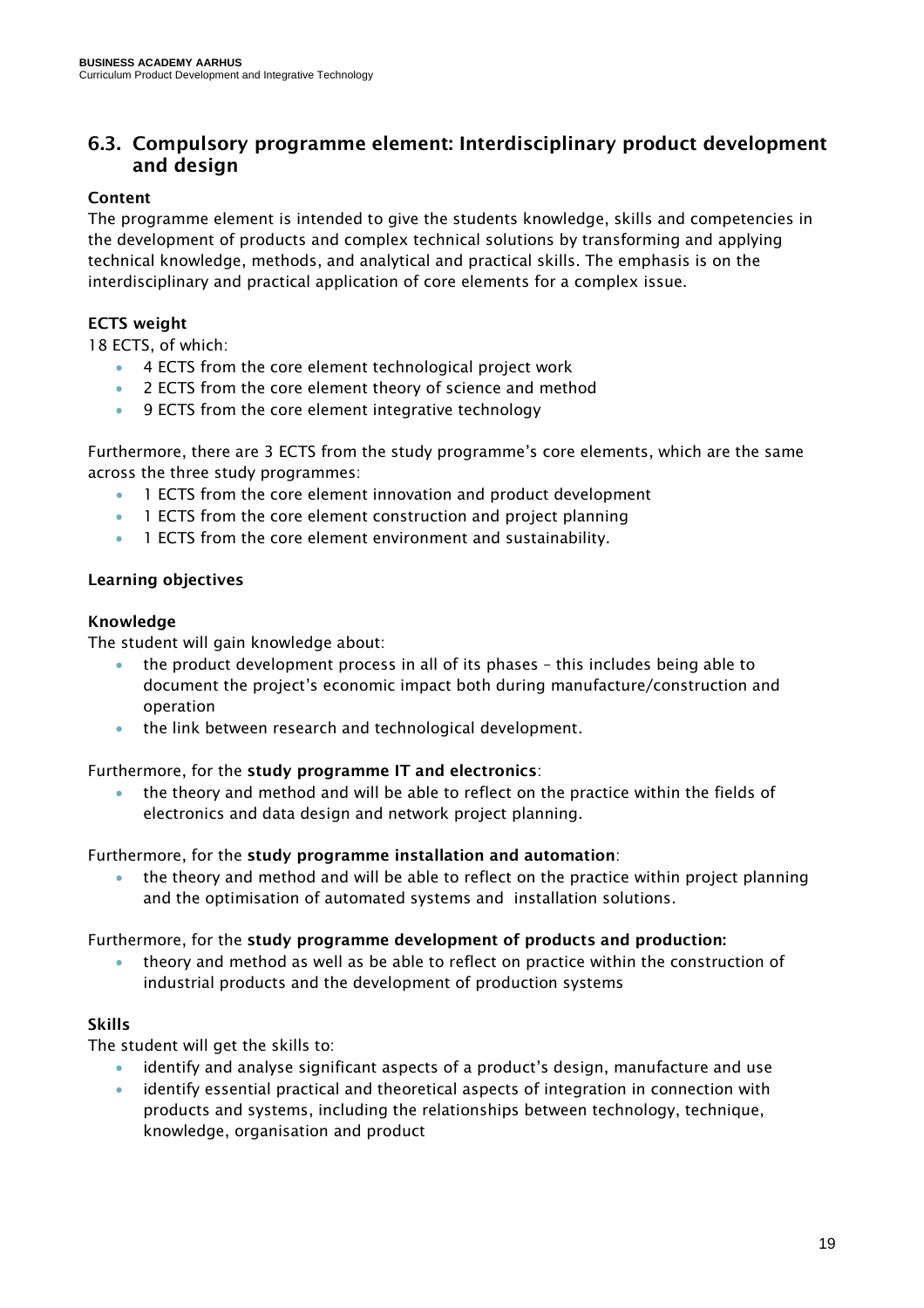• evaluate the quality of technological project work in relation to results, validity, reliability, and relevance.

### Furthermore, for the study programme IT and electronics:

- analyse, plan and realise implementation processes associated with the use of new technologies as well as identify their strengths and weaknesses
- apply CAD/CAE tools in connection with the design and analysis of electronic and computerised systems.

### Furthermore, for the study programme installation and automation:

- analyse, plan and realise implementation processes associated with the use of new components and technologies in installations and automated systems and to identify their strengths and weaknesses in the relation to operational conditions
- apply CAD/CAE tools in connection with the project planning of automated systems and installation solutions

### Furthermore, for the study programme development of products and production:

- analyse, plan and realise implementation processes associated with the production linked to the use of new technologies and identify their strengths and weaknesses in the relation to operational conditions
- apply CAD/CAE tools in connection with the design and construction of industrial products and the planning of production systems
- use of ERP systems and contribute to their development/modification.

### Competencies

The student will learn to:

- use scientific articles, reports and theses in connection with the processing of problems
- implement parts of a design process in relation to the phase the project is in, and according to the demands in the project formulation – this includes being able to document the economic impact of the project phase during manufacturing/construction and operation
- choose plausible/relevant/possible methods of dimensioning which correspond to the requirements set out in the project
- engage in professional collaboration across the company's, organisation and perform coordination tasks
- apply knowledge about the integration of multiple technologies to solve customer specific tasks.

### Furthermore, for the study programme IT and electronics:

- communicate professional problems and solutions to peers, clients and partners within the field of electronics and data design as well as network project planning
- define and implement appropriate product development in terms of both business and technology.

### Furthermore, for the study programme installation and automation:

- communicate professional problems and approaches to peers and partners and advise clients in connection with the project planning of installations and automated plants
- define and implement appropriate development of installation solutions and automated systems in terms of both business and technology.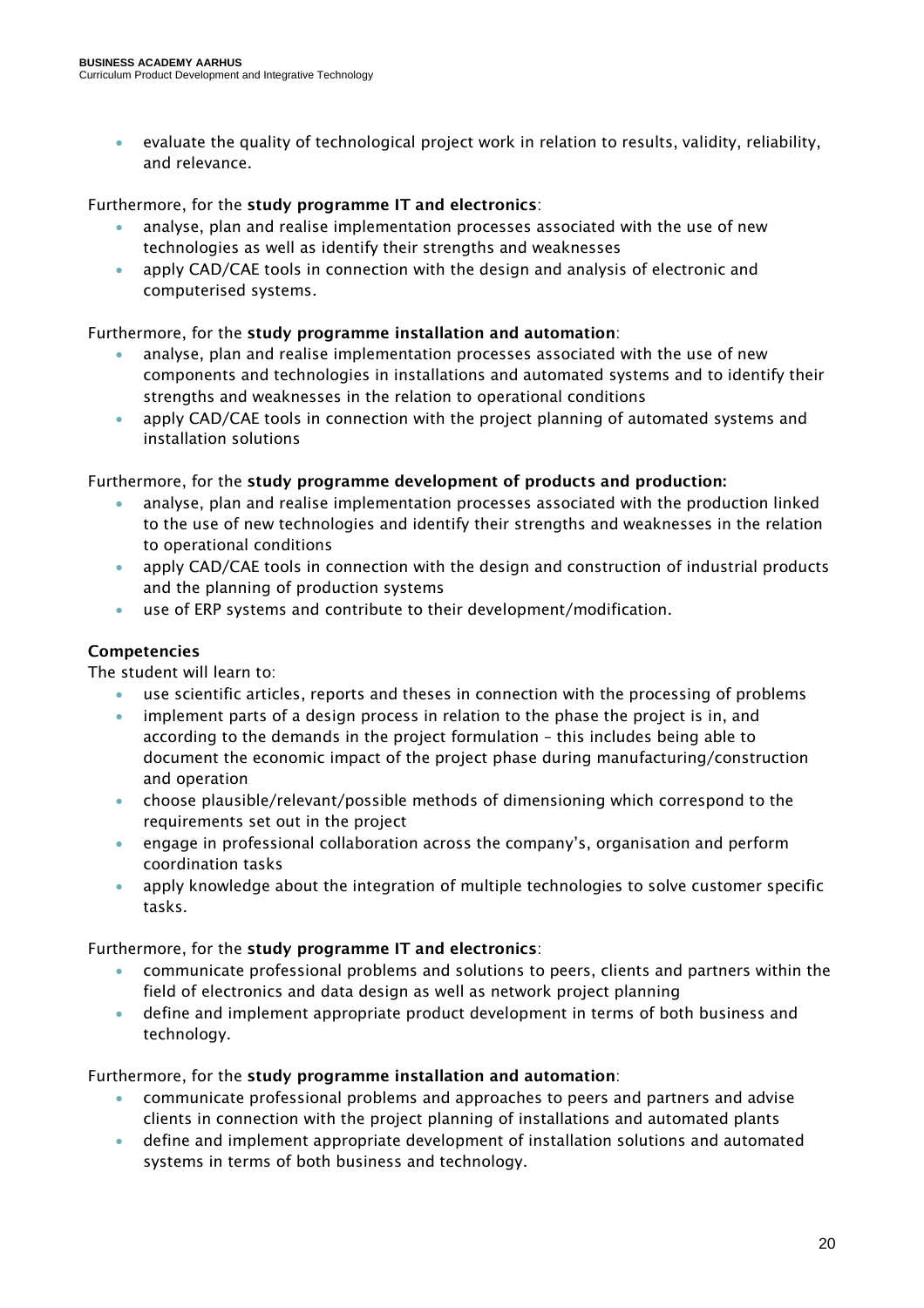Furthermore, for the study programme development of products and production:

- communicate professional problems and solutions to peers, clients and partners within the field of construction of industrial projects and project planning of production systems
- define and implement appropriate development of products and production systems in terms of both business and technology.

### Assessment

The compulsory programme element interdisciplinary product development and design is completed with an exam.

The exam is assessed according to the 7-point scale.

The learning objective for the programme element is identical to the learning objective for the exam.

Please see the institutional part of the curriculum for a description of the exams' form and organisation.

### <span id="page-20-0"></span>6.4. Compulsory programme element: Sustainability in product development

### Content

This programme element intends to give students knowledge, skills and competencies within the development of sustainable and energy-efficient products and technological solutions in the light of the integration of several technologies. The element is completed as one or more joint projects across the programme's study programmes, based on the environmental and sustainability aspects, which have been part of the previous learning elements.

### ECTS weight

7 ECTS, of which:

- 2 ECTS from the core element technological project work
- 1 ECTS from the core element theory of science and method
- 1 ECTS from the core element integrative technology

Furthermore, there are 3 ECTS from the study programme's core elements, which are the same across the three study programmes:

• 3 ECTS from the core element environment and sustainability.

### Learning objectives

### Knowledge

The student will gain knowledge about:

### For the study programme IT and electronics:

• environmental and sustainability aspects of network installations and electronic and computerised structures, including energy consumption, EMC, power and environmental conditions regarding materials and components.

### For the study programme installation and automation:

• environmental and sustainability aspects of installations and automated systems, including energy consumption, EMC, power and environmental conditions regarding materials and components.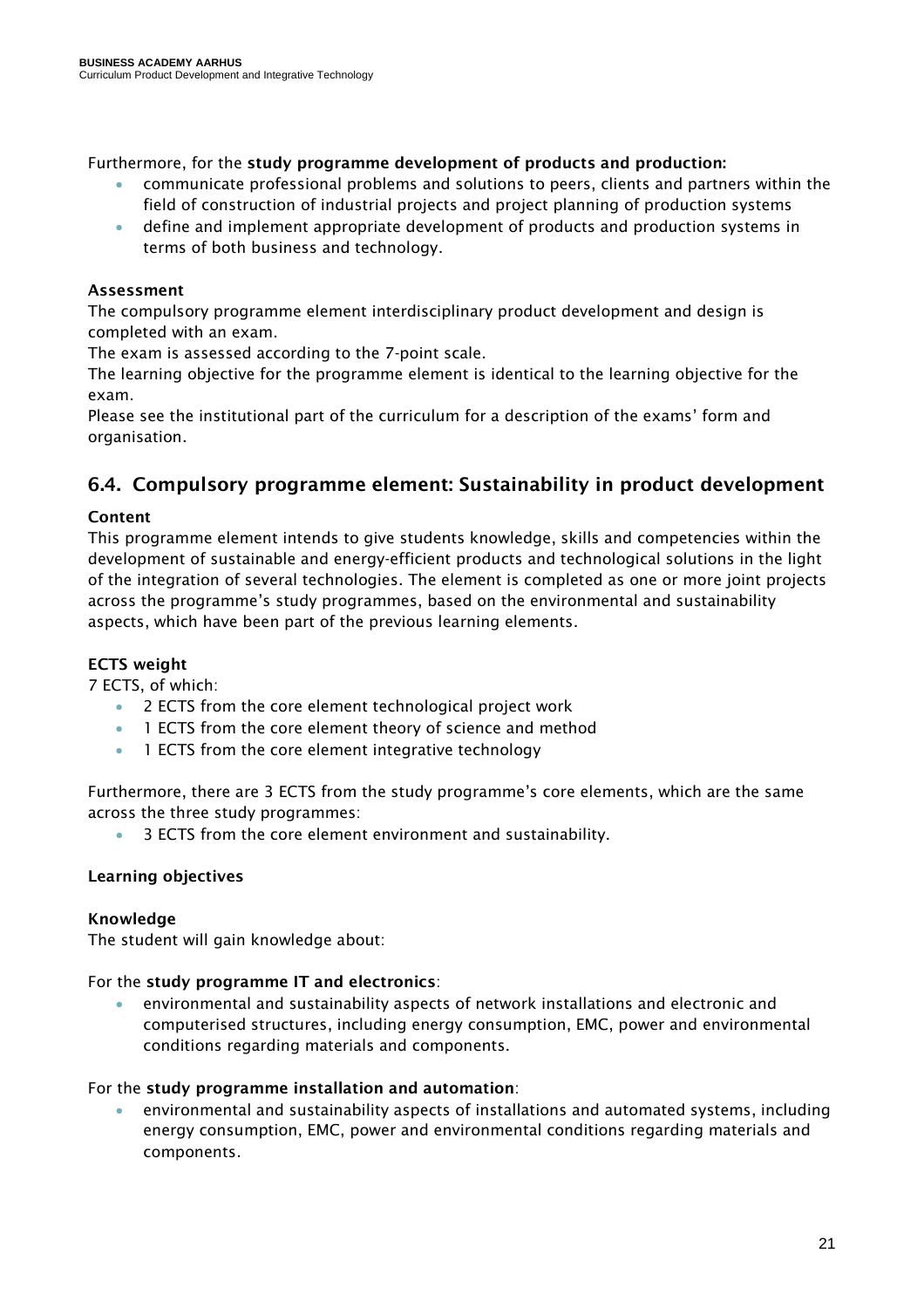### For the study programme development of products and production:

• production systems, environment and sustainability aspects, including energy consumption, waste and environmental conditions relating to cleaning and the use of materials and processing aids in production.

### Skills

The student will get the skills to:

implement a Life Cycle Assessment (LCA)

### Competencies

The student will learn to:

- apply knowledge of CSR (Corporate Social Responsibility) as well as the climate and environment in the development, construction and production of sustainable products and technical solutions
- apply knowledge about the life cycle of a product in the construction work or project planning
- use language as a communication tool in a reflected manner.

### Furthermore, for the study programme IT and electronics:

• carry out analyses and make changes in electronic, computerised instruments and network components/products by applying the latest technologies to reduce energy consumption and environmental impact in general.

### Furthermore, for the study programme installation and automation:

• carry out analyses and make changes in existing installations and automated systems by applying the latest technologies and components to reduce energy consumption and environmental impact in general.

#### Furthermore, for the study programme development of products and production:

• carry out analyses and make changes in existing products and production plants by applying the latest technologies and components to reduce energy consumption and environmental impact in general.

#### Assessment

The compulsory programme element sustainability in product development is completed with an exam.

The exam is assessed according to the 7-point scale.

The learning objective for the programme element is identical to the learning objective for the exam.

Please see the institutional part of the curriculum for a description of the exams' form and organisation.

# <span id="page-21-0"></span>7. Internship

The internship is organised in a way that, combined with the remaining parts of the course programme, will contribute to the student developing practical competencies. The internship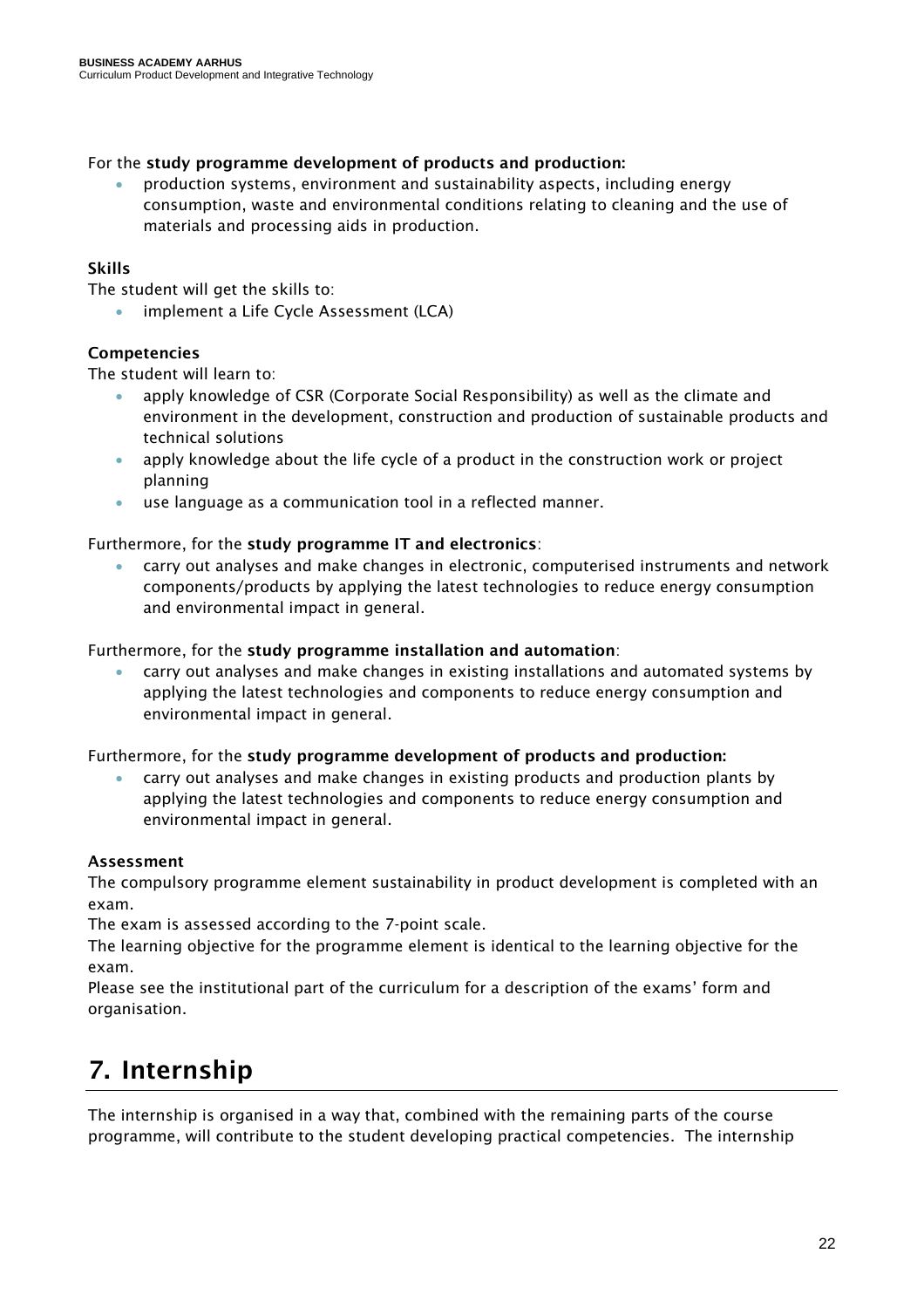must help the student become capable of using the programme's methods, theories and tools in solving practical tasks within the programme's core elements.

The learning objectives and content description for the internship are formulated by the student in cooperation with the Academy and the company in compliance with the following internship objectives for the programme.

### ECTS scale

15 ECTS

### Learning objectives

### Knowledge

The student will gain knowledge about:

- the company's concrete business economic and organisational conditions
- the overall company description including products and markets
- the context into which the internship is incorporated in relation to the company
- the role of the intern in relation to the company.

### Skills

The student will get the skills to:

- plan and implement systematic development tasks within the company, and incorporate interdisciplinary elements in the process
- choose and apply appropriate theoretical and analytical working methods which are related to development within the profession
- communicate issues and propose solutions for the company and its stakeholders.

### Competencies

The student will learn to:

- handle complex practical and professional situations in relation to the company
- identify their own learning needs, and acquire new knowledge, skills and competencies
- independently participate in academic and interdisciplinary cooperation in a professional manner.

### Assessment

The assessment is based on the specific learning objectives agreed on between the relevant parties – the student, the company (ies) and the programme supervisor.

The internship is completed with an exam. Please see the institutional part of the curriculum for a description of the exams' form and organisation.

# <span id="page-22-0"></span>8. Bachelor Project

# ECTS weight

15 ECTS

The bachelor project must document that the student has reached the programme's objectives in relation to the programme's combined learning outcomes. The student must demonstrate the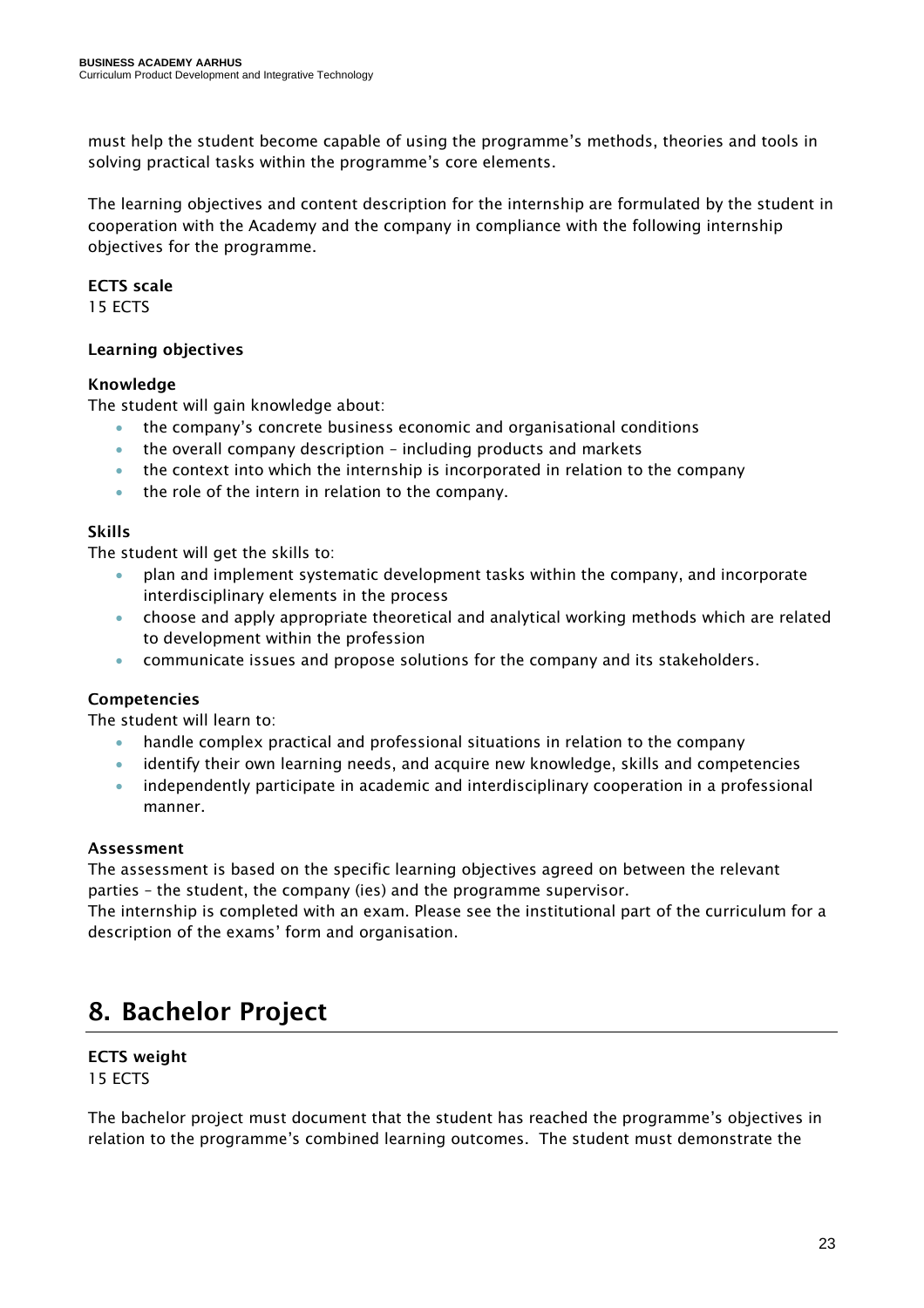abilities, in an analytic and methodological basis, to be able to work with complex and real-life issues in relation to a specific task within the programme's objectives.

### Learning objectives

The final bachelor's degree project must document that the programme's objectives have been achieved, cf appendix 1, Ministerial Order for Bachelor's Degree Programme in Product Development and Integrative Technology. The goals for the learning outcomes include the knowledge, skills and competencies, which a Bachelor in Product Development and Integrative Technology must achieve during the programme.

### Knowledge

The graduate is able to:

- reflect on the theory and practice of the profession within the field of product development and integrative technology on the basis of a technology concept, which includes the elements technique, knowledge, organisation and product,
- combine relevant theory of science with technical and technological issues within the field of product development and integrative technology,
- understand the various disciplines of the programme in relation to product development, construction and technical project planning as well as technical integration in various types of companies and
- understand the importance of ethical issues in the context of product development and integrative technology with particular focus on the environment, safety and sustainability.

The graduate within the study programme IT and electronics also has:

• subject-specific knowledge of methods and theory for the development, project planning and application of IT and network solutions as well as electronic and computerised systems.

The graduate within the study programme installation and automation also has:

• subject-specific knowledge about methods and theory for development, project planning and implementation for complex building and industrial installations as well as the optimisation and operation of automated systems

The graduate with the study programme development of products and production also has:

• subject-specific knowledge about methods and theory for development, project planning and implementation within the design and construction of industrial projects as well as optimisation and operation of production systems

### Skills

The graduate is able to:

- evaluate, select and apply methods and tools for product development, construction and technical project planning as well as technical integration,
- apply methods for the development of products and complex technical solutions within the profession,
- evaluate and include issues within the fields of energy, the environment, ethics and sustainability in a concrete and practical manner for the development of products and technical solutions,
- collect and communicate relevant knowledge within research and development and evaluate and apply results in product development and integral technology and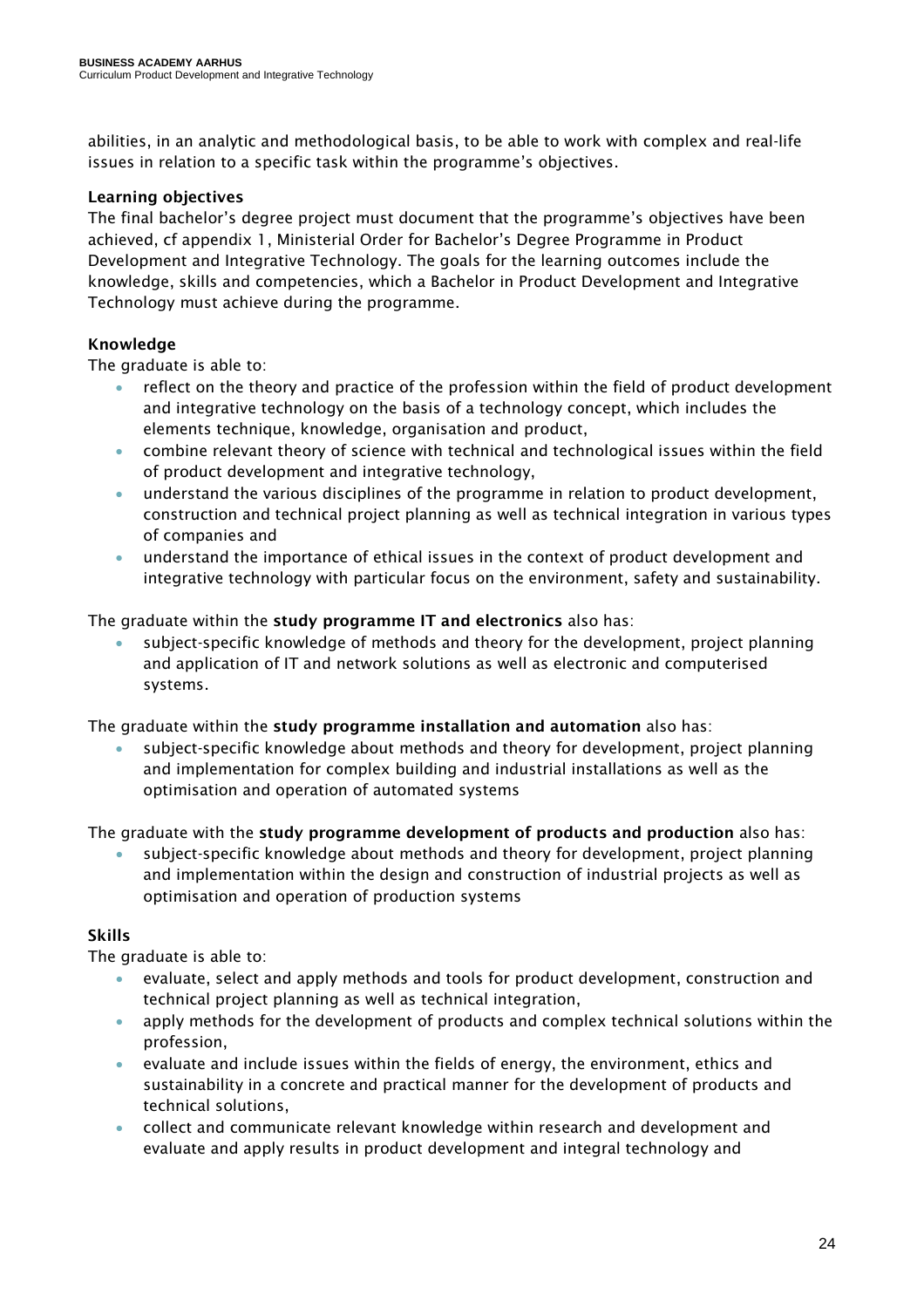• communicate technical issues and probable solutions to customers, partners, suppliers and internally in the company.

The graduate with the study programme IT and electronics can also:

• evaluate, select and justify the use of methodology in the field of complex IT and network solutions as well as electronic and computerised systems.

The graduate within the study programme installation and automation can also:

• evaluate, select and justify the use of methodology within complex building and industrial installations and the optimisation and operation of automated systems.

### The graduate with the study programme development of products and production can also:

• evaluate, select and justify the use of methodology within design, design and construction of industrial products and the optimisation and operation of production systems.

### Competencies

The graduate is able to:

- manage product development, construction and technical project planning by involving internal and external business partners and customers in relation to the product's or service's development, manufacture, use and disposal or cessation,
- independently and in collaboration with others, manage complex development-orientated situations across disciplines and the companies organisation,
- handle technical interdisciplinary management tasks, including project management, and
- identify own learning needs and prepare a strategy or plan to satisfy the need for knowledge, skills or competencies.

The graduate with the study programme IT and electronics can also:

- cooperate with other professional groups in connection with complex IT and networking solutions as well as electronic and computerised systems, which should be integrated in interdisciplinary projects, and
- further develop own professional, interdisciplinary and methodological knowledge, skills and competences in the area of complex IT and networking solutions as well as electronic and computerised systems in relation to the development of interdisciplinary technical solutions.

The graduate within the study programme installation and automation can also:

- cooperate with other professional groups in connection with complex building and industrial installations as well as the optimisation and operation of automated systems and
- further develop own professional, interdisciplinary and methodological knowledge, skills and competencies in the area of complex building and industrial installations and within optimisation and operation of automated systems in relation to interdisciplinary technical solutions.

The graduate with the study programme development of products and production can also:

- cooperate with other professional groups in connection with the design, the design and construction of industrial products, and the optimisation and operation of production systems which need to be integrated in interdisciplinary projects and
- further develop own professional, interdisciplinary and methodological knowledge, skills and competencies in the area design, the design and construction of industrial products